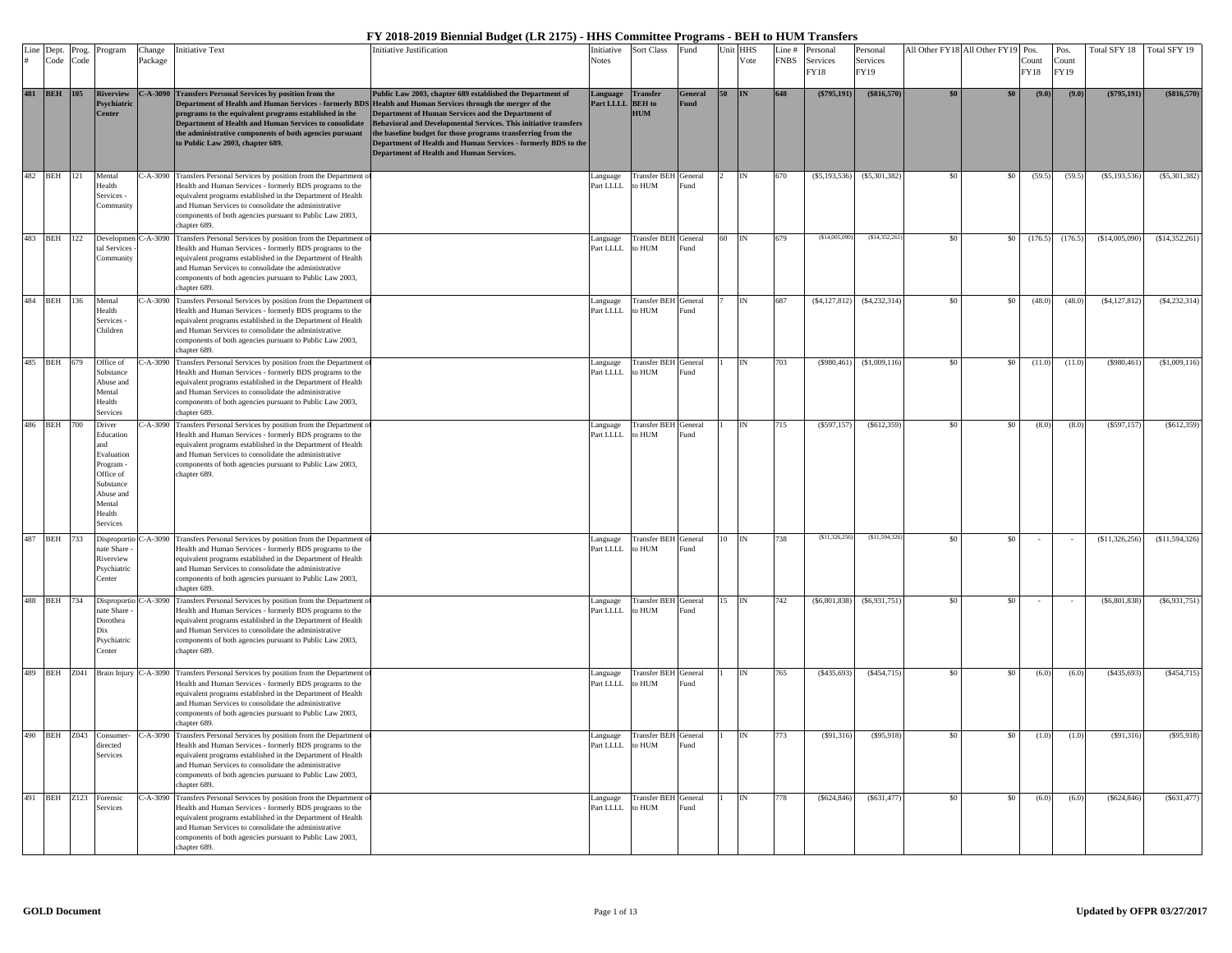|     | Line Dept.          | Prog. | Program                 | Change    | <b>Initiative Text</b>                                                                                                              | <b>Initiative Justification</b> | Initiative            | Sort Class                            | <sup>3</sup> und |    | Unit HHS | Line#       | Personal       | Personal                     |     | All Other FY18 All Other FY19 | Pos.   | Pos.   | Fotal SFY 18  | Total SFY 19 |
|-----|---------------------|-------|-------------------------|-----------|-------------------------------------------------------------------------------------------------------------------------------------|---------------------------------|-----------------------|---------------------------------------|------------------|----|----------|-------------|----------------|------------------------------|-----|-------------------------------|--------|--------|---------------|--------------|
|     | Code                | Code  |                         | Package   |                                                                                                                                     |                                 | <b>Notes</b>          |                                       |                  |    | Vote     | <b>FNBS</b> | Services       | Services                     |     |                               | Count  | Count  |               |              |
|     |                     |       |                         |           |                                                                                                                                     |                                 |                       |                                       |                  |    |          |             | FY18           | FY19                         |     |                               | FY18   | FY19   |               |              |
|     | 492 BEH             | Z136  |                         |           | C-A-3090 Transfers Personal Services by position from the Department                                                                |                                 |                       |                                       |                  |    | IN       | 784         |                | \$1,890,221                  |     |                               |        | (46.0) |               | \$1,890,221  |
|     |                     |       | Crisis<br>Outreach      |           | Health and Human Services - formerly BDS programs to the                                                                            |                                 | Language<br>Part LLLL | <b>Transfer BEH</b> General<br>to HUM | Fund             |    |          |             | (S1, 845, 785) |                              |     | \$0                           | (46.0) |        | (\$1,845,785) |              |
|     |                     |       | Program                 |           | equivalent programs established in the Department of Health                                                                         |                                 |                       |                                       |                  |    |          |             |                |                              |     |                               |        |        |               |              |
|     |                     |       |                         |           | and Human Services to consolidate the administrative                                                                                |                                 |                       |                                       |                  |    |          |             |                |                              |     |                               |        |        |               |              |
|     |                     |       |                         |           | components of both agencies pursuant to Public Law 2003,                                                                            |                                 |                       |                                       |                  |    |          |             |                |                              |     |                               |        |        |               |              |
|     |                     |       |                         |           | chapter 689.                                                                                                                        |                                 |                       |                                       |                  |    |          |             |                |                              |     |                               |        |        |               |              |
|     | 493 HUM Z198        |       | Mental<br>Health        |           | C-A-3090 Transfers Personal Services by position from the Department of<br>Health and Human Services - formerly BDS programs to the |                                 | anguage<br>Part LLLL  | Transfer BEH General<br>o HUM         | und              |    |          | 2054        | \$5,193,536    | \$5,301,382                  | \$0 | \$0                           | 59.5   | 59.5   | \$5,193,536   | \$5,301,382  |
|     |                     |       | Services -              |           | equivalent programs established in the Department of Health                                                                         |                                 |                       |                                       |                  |    |          |             |                |                              |     |                               |        |        |               |              |
|     |                     |       | Communit                |           | and Human Services to consolidate the administrative                                                                                |                                 |                       |                                       |                  |    |          |             |                |                              |     |                               |        |        |               |              |
|     |                     |       |                         |           | components of both agencies pursuant to Public Law 2003,                                                                            |                                 |                       |                                       |                  |    |          |             |                |                              |     |                               |        |        |               |              |
|     |                     |       |                         |           | chapter 689.                                                                                                                        |                                 |                       |                                       |                  |    |          |             |                |                              |     |                               |        |        |               |              |
|     | 494 HUM Z199        |       | Office of               |           | 2-A-3090 Transfers Personal Services by position from the Department                                                                |                                 | anguage               | Transfer BEH General                  |                  |    |          | 2071        | \$980,461      | \$1,009,116                  |     | \$0                           | 11.0   | 11.0   | \$980,461     | \$1,009,116  |
|     |                     |       | substance               |           | Health and Human Services - formerly BDS programs to the<br>equivalent programs established in the Department of Health             |                                 | Part LLLL             | MUH o                                 | und <sup>2</sup> |    |          |             |                |                              |     |                               |        |        |               |              |
|     |                     |       | Abuse and<br>Mental     |           | and Human Services to consolidate the administrative                                                                                |                                 |                       |                                       |                  |    |          |             |                |                              |     |                               |        |        |               |              |
|     |                     |       | Health                  |           | components of both agencies pursuant to Public Law 2003,                                                                            |                                 |                       |                                       |                  |    |          |             |                |                              |     |                               |        |        |               |              |
|     |                     |       | Services                |           | chapter 689.                                                                                                                        |                                 |                       |                                       |                  |    |          |             |                |                              |     |                               |        |        |               |              |
|     | 495 HUM Z200        |       | Driver                  | $-A-3090$ | Transfers Personal Services by position from the Department of                                                                      |                                 | anguage               | <b>Transfer BEH</b> General           |                  |    |          | 2084        | \$597,157      | \$612,359                    |     | \$0                           | 8.0    | 8.0    | \$597,157     | \$612,359    |
|     |                     |       | ducation                |           | Health and Human Services - formerly BDS programs to the                                                                            |                                 | art LLLL              | o HUM                                 | und              |    |          |             |                |                              |     |                               |        |        |               |              |
|     |                     |       | Evaluation<br>Program - |           | equivalent programs established in the Department of Health<br>and Human Services to consolidate the administrative                 |                                 |                       |                                       |                  |    |          |             |                |                              |     |                               |        |        |               |              |
|     |                     |       | Off Sub                 |           | components of both agencies pursuant to Public Law 2003,                                                                            |                                 |                       |                                       |                  |    |          |             |                |                              |     |                               |        |        |               |              |
|     |                     |       | Abuse &                 |           | chapter 689.                                                                                                                        |                                 |                       |                                       |                  |    |          |             |                |                              |     |                               |        |        |               |              |
|     |                     |       | MH S                    |           |                                                                                                                                     |                                 |                       |                                       |                  |    |          |             |                |                              |     |                               |        |        |               |              |
|     |                     |       |                         |           |                                                                                                                                     |                                 |                       |                                       |                  |    |          |             |                |                              |     |                               |        |        |               |              |
|     | 496 HUM Z203        |       | Forensic                |           | C-A-3090 Transfers Personal Services by position from the Department of                                                             |                                 | anguage               | Transfer BEH General                  |                  |    | IN       | 2096        | \$624,846      | \$631,477                    | \$0 | \$0                           | 6.0    | 6.0    | \$624,846     | \$631,477    |
|     |                     |       | Services                |           | Health and Human Services - formerly BDS programs to the                                                                            |                                 | Part LLLL             | to HUM                                | Fund             |    |          |             |                |                              |     |                               |        |        |               |              |
|     |                     |       |                         |           | equivalent programs established in the Department of Health<br>and Human Services to consolidate the administrative                 |                                 |                       |                                       |                  |    |          |             |                |                              |     |                               |        |        |               |              |
|     |                     |       |                         |           | components of both agencies pursuant to Public Law 2003,                                                                            |                                 |                       |                                       |                  |    |          |             |                |                              |     |                               |        |        |               |              |
|     |                     |       |                         |           | chapter 689.                                                                                                                        |                                 |                       |                                       |                  |    |          |             |                |                              |     |                               |        |        |               |              |
|     | 497 HUM Z206 Mental |       |                         |           | C-A-3090 Transfers Personal Services by position from the Department of                                                             |                                 | anguage               | Transfer BEH General                  |                  |    | IN       | 2110        | \$4,127,812    | \$4,232,314                  | \$0 | \$0                           | 48.0   | 48.0   | \$4,127,812   | \$4,232,314  |
|     |                     |       | Health                  |           | Health and Human Services - formerly BDS programs to the                                                                            |                                 | Part LLLL             | to HUM                                | ind.             |    |          |             |                |                              |     |                               |        |        |               |              |
|     |                     |       | Services -              |           | equivalent programs established in the Department of Health                                                                         |                                 |                       |                                       |                  |    |          |             |                |                              |     |                               |        |        |               |              |
|     |                     |       | Children                |           | and Human Services to consolidate the administrative<br>components of both agencies pursuant to Public Law 2003,                    |                                 |                       |                                       |                  |    |          |             |                |                              |     |                               |        |        |               |              |
|     |                     |       |                         |           | chapter 689.                                                                                                                        |                                 |                       |                                       |                  |    |          |             |                |                              |     |                               |        |        |               |              |
| 498 | <b>HUM</b> Z208     |       | Developmer              |           | 2-A-3090 Transfers Personal Services by position from the Department of                                                             |                                 | Language              | Transfer BEH General                  |                  | 60 | IN       | 2122        |                | \$14,005,090    \$14,352,261 | \$0 | \$0                           | 176.5  | 176.5  | \$14,005,090  | \$14,352,261 |
|     |                     |       | tal Services            |           | Health and Human Services - formerly BDS programs to the                                                                            |                                 | Part LLLL             | to HUM                                | Fund             |    |          |             |                |                              |     |                               |        |        |               |              |
|     |                     |       |                         |           | equivalent programs established in the Department of Health                                                                         |                                 |                       |                                       |                  |    |          |             |                |                              |     |                               |        |        |               |              |
|     |                     |       |                         |           | and Human Services to consolidate the administrative                                                                                |                                 |                       |                                       |                  |    |          |             |                |                              |     |                               |        |        |               |              |
|     |                     |       |                         |           | components of both agencies pursuant to Public Law 2003,<br>chapter 689.                                                            |                                 |                       |                                       |                  |    |          |             |                |                              |     |                               |        |        |               |              |
|     | 499 HUM Z213        |       |                         |           | Brain Injury C-A-3090 Transfers Personal Services by position from the Department of                                                |                                 | Language              | <b>Transfer BEH</b> General           |                  |    |          | 2146        | \$435,693      | \$454,715                    |     | \$0                           | 6.0    | 6.0    | \$435,693     | \$454,715    |
|     |                     |       |                         |           | Health and Human Services - formerly BDS programs to the                                                                            |                                 | Part LLLL.            | to HUM                                | ind.             |    |          |             |                |                              |     |                               |        |        |               |              |
|     |                     |       |                         |           | equivalent programs established in the Department of Health                                                                         |                                 |                       |                                       |                  |    |          |             |                |                              |     |                               |        |        |               |              |
|     |                     |       |                         |           | and Human Services to consolidate the administrative                                                                                |                                 |                       |                                       |                  |    |          |             |                |                              |     |                               |        |        |               |              |
|     |                     |       |                         |           | components of both agencies pursuant to Public Law 2003,                                                                            |                                 |                       |                                       |                  |    |          |             |                |                              |     |                               |        |        |               |              |
|     |                     |       |                         |           | chapter 689.                                                                                                                        |                                 |                       |                                       |                  |    |          |             |                |                              | \$0 |                               |        |        |               |              |
|     | 500 HUM Z215        |       | Consumer<br>Directed    |           | C-A-3090 Transfers Personal Services by position from the Department of<br>Health and Human Services - formerly BDS programs to the |                                 | Language<br>Part LLLL | <b>Transfer BEH</b> General<br>to HUM | Fund             |    | IN       | 2153        | \$91,316       | \$95,918                     |     | \$0                           | 1.0    | 1.0    | \$91,316      | \$95,918     |
|     |                     |       | Services                |           | equivalent programs established in the Department of Health                                                                         |                                 |                       |                                       |                  |    |          |             |                |                              |     |                               |        |        |               |              |
|     |                     |       |                         |           | and Human Services to consolidate the administrative                                                                                |                                 |                       |                                       |                  |    |          |             |                |                              |     |                               |        |        |               |              |
|     |                     |       |                         |           | components of both agencies pursuant to Public Law 2003,                                                                            |                                 |                       |                                       |                  |    |          |             |                |                              |     |                               |        |        |               |              |
|     |                     |       |                         |           | chapter 689.                                                                                                                        |                                 |                       |                                       |                  |    |          |             |                |                              |     |                               |        |        |               |              |
|     | 501 HUM Z216 Crisis |       | <b>Dutreach</b>         |           | 2-A-3090 Transfers Personal Services by position from the Department of<br>Health and Human Services - formerly BDS programs to the |                                 | anguage<br>Part LLLL  | Transfer BEH General<br>to HUM        | und <sup>2</sup> |    | IN       | 2157        | \$1,845,785    | \$1,890,221                  | \$0 | S <sub>0</sub>                | 46.0   | 46.0   | \$1,845,785   | \$1,890,221  |
|     |                     |       | Program                 |           | equivalent programs established in the Department of Health                                                                         |                                 |                       |                                       |                  |    |          |             |                |                              |     |                               |        |        |               |              |
|     |                     |       |                         |           | and Human Services to consolidate the administrative                                                                                |                                 |                       |                                       |                  |    |          |             |                |                              |     |                               |        |        |               |              |
|     |                     |       |                         |           | components of both agencies pursuant to Public Law 2003,                                                                            |                                 |                       |                                       |                  |    |          |             |                |                              |     |                               |        |        |               |              |
|     |                     |       |                         |           | chapter 689.                                                                                                                        |                                 |                       |                                       |                  |    |          |             |                |                              |     |                               |        |        |               |              |
|     | 502 HUM Z219        |       | Riverview               |           | C-A-3090 Transfers Personal Services by position from the Department of                                                             |                                 | Language              | Transfer BEH General                  |                  | 50 | IN       | 2167        | \$795,191      | \$816,570                    | \$0 | \$0                           | 9.0    | 9.0    | \$795,191     | \$816,570    |
|     |                     |       | Psychiatric             |           | Health and Human Services - formerly BDS programs to the                                                                            |                                 | Part LLLL             | to HUM                                | Fund             |    |          |             |                |                              |     |                               |        |        |               |              |
|     |                     |       | <b>Center</b>           |           | equivalent programs established in the Department of Health<br>and Human Services to consolidate the administrative                 |                                 |                       |                                       |                  |    |          |             |                |                              |     |                               |        |        |               |              |
|     |                     |       |                         |           | components of both agencies pursuant to Public Law 2003,                                                                            |                                 |                       |                                       |                  |    |          |             |                |                              |     |                               |        |        |               |              |
|     |                     |       |                         |           | chapter 689.                                                                                                                        |                                 |                       |                                       |                  |    |          |             |                |                              |     |                               |        |        |               |              |
|     | 503 HUM Z220        |       | Disproportio            |           | C-A-3090 Transfers Personal Services by position from the Department o                                                              |                                 | anguage               | <b>Transfer BEH</b> General           |                  |    |          | 2175        |                | \$11,326,256 \$11,594,326    |     | \$0                           |        |        | \$11,326,256  | \$11,594,326 |
|     |                     |       | ate Share               |           | Health and Human Services - formerly BDS programs to the                                                                            |                                 | Part LLLL             | to HUM                                | und <sup>2</sup> |    |          |             |                |                              |     |                               |        |        |               |              |
|     |                     |       | Riverview               |           | equivalent programs established in the Department of Health                                                                         |                                 |                       |                                       |                  |    |          |             |                |                              |     |                               |        |        |               |              |
|     |                     |       | Psychiatric<br>Center   |           | and Human Services to consolidate the administrative<br>components of both agencies pursuant to Public Law 2003,                    |                                 |                       |                                       |                  |    |          |             |                |                              |     |                               |        |        |               |              |
|     |                     |       |                         |           | chapter 689.                                                                                                                        |                                 |                       |                                       |                  |    |          |             |                |                              |     |                               |        |        |               |              |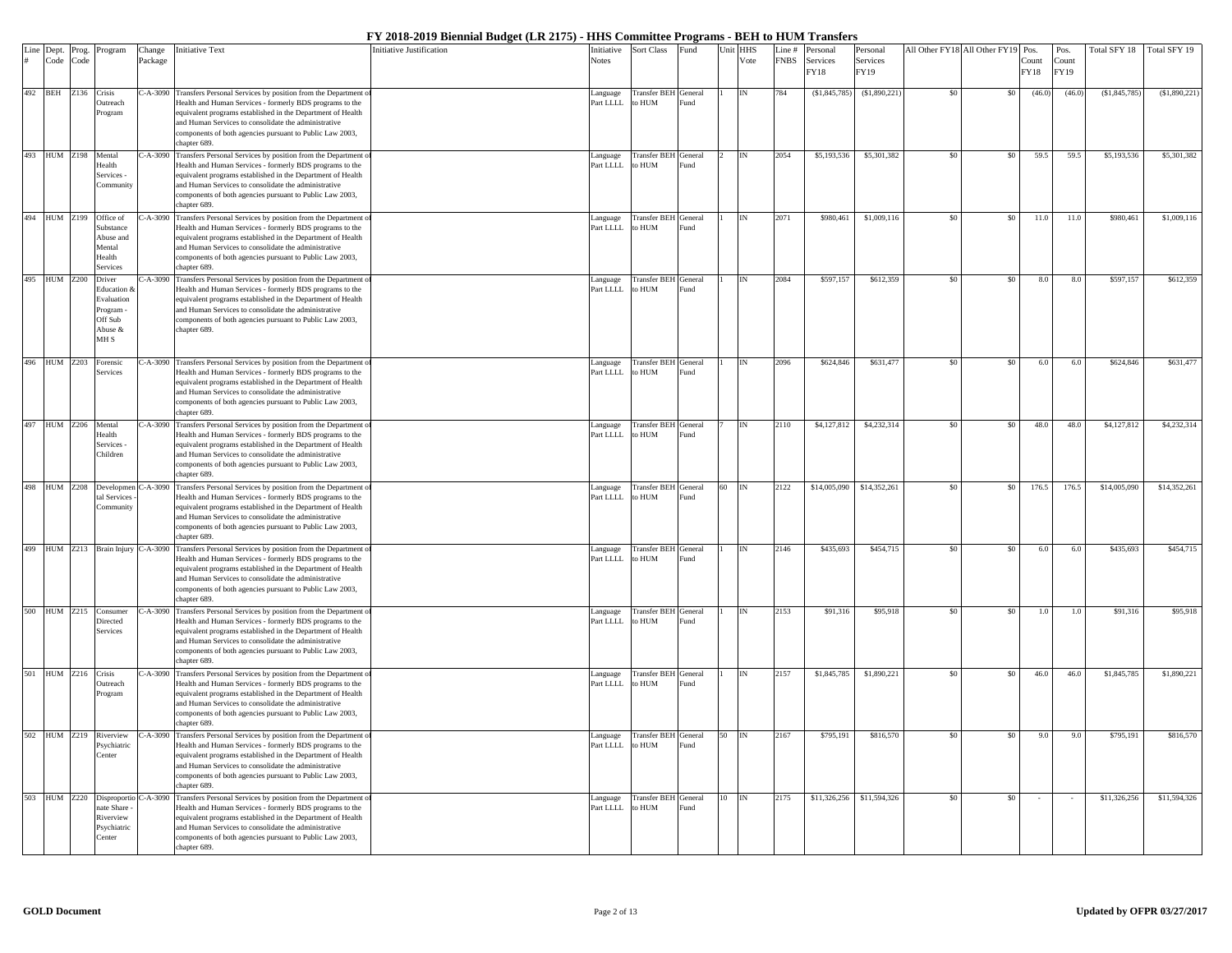| Line<br>#            | Dept.<br>Code | Prog.<br>Code | Program                                                                            | Change<br>Package | Initiative Text                                                                                                                                                                                                                                                                                                                     | Initiative Justification | Initiative<br><b>Notes</b> | Sort Class                          | und <sup>.</sup>                     | Unit | HHS<br>Vote | ine#<br><b>FNBS</b> | ersonal<br>Services<br>FY18 | Personal<br>Services<br>FY19 | All Other FY18 All Other FY19 Pos |                 | Count<br>FY18 | Pos.<br>Count<br>FY19 | Fotal SFY 18     | Total SFY 19               |
|----------------------|---------------|---------------|------------------------------------------------------------------------------------|-------------------|-------------------------------------------------------------------------------------------------------------------------------------------------------------------------------------------------------------------------------------------------------------------------------------------------------------------------------------|--------------------------|----------------------------|-------------------------------------|--------------------------------------|------|-------------|---------------------|-----------------------------|------------------------------|-----------------------------------|-----------------|---------------|-----------------------|------------------|----------------------------|
|                      |               |               | 504 HUM Z225 Disproportic<br>ate Share<br>Dorothea<br>Dix<br>Psychiatric<br>Center | $-A-3090$         | Transfers Personal Services by position from the Department of<br>Health and Human Services - formerly BDS programs to the<br>equivalent programs established in the Department of Health<br>and Human Services to consolidate the administrative<br>components of both agencies pursuant to Public Law 2003,<br>chapter 689.       |                          | Language<br>Part LLLL      | Transfer BEH General<br>to HUM      | und <sup>3</sup>                     |      | IN          | 2185                | \$6,801,838                 | \$6,931,751                  | \$0                               | \$0             |               |                       | \$6,801,838      | \$6,931,751                |
|                      | 505 BEH 105   |               | Riverview<br>Psychiatric<br>Center                                                 |                   | '-A-3090 Transfers Personal Services by position from the Department<br>Health and Human Services - formerly BDS programs to the<br>equivalent programs established in the Department of Health<br>and Human Services to consolidate the administrative<br>components of both agencies pursuant to Public Law 2003,<br>chapter 689. |                          | Language<br>Part LLLL      | <b>Transfer BEH</b> Other<br>to HUM | Special<br>Revenue<br>unds           |      | IN          | 649                 | (S19.013.10                 | (\$19,462,98)                | \$0                               | \$0             | (354.5)       | (354.5)               | (\$19,013,109)   | (S19, 462, 981)            |
|                      | 506 BEH 120   |               | Dorothea<br>Psychiatric<br>Center                                                  | $2-A-3090$        | Transfers Personal Services by position from the Department<br>Health and Human Services - formerly BDS programs to the<br>equivalent programs established in the Department of Health<br>and Human Services to consolidate the administrative<br>components of both agencies pursuant to Public Law 2003,<br>chapter 689.          |                          | Language<br>Part LLLL      | <b>Transfer BEI</b><br>o HUM        | Other<br>Special<br>Revenue<br>Funds |      | IN          | 660                 | (S11, 418, 941)             | (S11, 636, 809)              | \$0                               | \$0             | (197.0)       | (197.0)               | (S11, 418, 941)  | (S11, 636, 809)            |
|                      | 507 BEH Z136  |               | Crisis<br>Outreach<br>Program                                                      | $-A-3090$         | Transfers Personal Services by position from the Department<br>Health and Human Services - formerly BDS programs to the<br>equivalent programs established in the Department of Health<br>and Human Services to consolidate the administrative<br>components of both agencies pursuant to Public Law 2003,<br>chapter 689.          |                          | Language<br>Part LLLL      | <b>Transfer BEH</b><br>to HUM       | Other<br>Special<br>Revenue<br>unds  |      | ľΝ          | 785                 | (S1,677,337)                | (S1,717,713)                 | \$0                               | \$0             |               |                       | (S1, 677, 337)   | (\$1,717,713)              |
|                      | 508 HUM Z216  |               | Crisis<br>Outreach<br>Program                                                      | $-A-3090$         | Transfers Personal Services by position from the Department<br>Health and Human Services - formerly BDS programs to the<br>equivalent programs established in the Department of Health<br>and Human Services to consolidate the administrative<br>components of both agencies pursuant to Public Law 2003,<br>chapter 689.          |                          | Language<br>Part LLLL      | <b>Transfer BEH</b><br>to HUM       | Other<br>Special<br>Revenue<br>unds  |      |             | 2158                | \$1,677,337                 | \$1,717,713                  | \$0                               | \$0             |               |                       | \$1,677,337      | \$1,717,713                |
|                      | 509 HUM Z219  |               | Riverview<br><b>Psychiatric</b><br>Center                                          | $2-A-3090$        | Transfers Personal Services by position from the Department<br>Health and Human Services - formerly BDS programs to the<br>equivalent programs established in the Department of Health<br>and Human Services to consolidate the administrative<br>components of both agencies pursuant to Public Law 2003,<br>chapter 689.          |                          | Language<br>Part LLLL      | <b>Transfer BEH</b><br>o HUM        | Other<br>Special<br>Revenue<br>Funds |      | IN          | 2168                | \$19,013,109                | \$19,462,981                 | \$0                               | \$0             | 354.5         | 354.5                 | \$19,013,109     | \$19,462,981               |
|                      |               |               | 510 HUM Z222 Dorothea<br>Dix<br>Psychiatric<br>Center                              |                   | C-A-3090 Transfers Personal Services by position from the Department<br>Health and Human Services - formerly BDS programs to the<br>equivalent programs established in the Department of Health<br>and Human Services to consolidate the administrative<br>components of both agencies pursuant to Public Law 2003,<br>chapter 689. |                          | anguage<br>Part LLLL       | <b>Transfer BEH</b><br>to HUM       | Other<br>Special<br>Revenue<br>unds  |      | IN          | 2179                | \$11,418,941                | \$11,636,809                 | \$0                               | \$0             | 197.0         | 197.0                 | \$11,418,941     | \$11,636,809               |
|                      | 511 BEH 679   |               | Office of<br>Substance<br>Abuse and<br>Mental<br>Health<br>Services                | -A-3090           | Transfers Personal Services by position from the Department<br>Health and Human Services - formerly BDS programs to the<br>equivalent programs established in the Department of Health<br>and Human Services to consolidate the administrative<br>components of both agencies pursuant to Public Law 2003,<br>chapter 689.          |                          | Language<br>Part LLLL      | Transfer BEI<br>to HUM              | ederal<br><b>Block Grant</b><br>und  |      |             | 704                 | (S536, 517)                 | $($ \$554,133 $)$            | - \$0                             | \$0             | (7.0)         | (7.0)                 | (S536, 517)      | (\$554, 133)               |
|                      | 512 HUM Z199  |               | Office of<br>Substance<br>Abuse and<br>Mental<br>Health<br>Services                | $-A-3090$         | Transfers Personal Services by position from the Department<br>Health and Human Services - formerly BDS programs to the<br>equivalent programs established in the Department of Health<br>and Human Services to consolidate the administrative<br>components of both agencies pursuant to Public Law 2003,<br>chapter 689.          |                          | anguage<br>Part LLLL       | <b>Transfer BEI</b><br>o HUM        | ederal<br><b>Block Grant</b><br>und  |      | ľΝ          | 2072                | \$536,517                   | \$554,133                    | \$0                               | \$0             | 7.0           | 7.0                   | \$536,517        | \$554,133                  |
|                      | 513 BEH 105   |               | Riverview<br>Psychiatrie<br>Center                                                 |                   | '-A-3091 Transfers All Other funding from the Department of Health an<br>Human Services - formerly BDS programs to equivalent<br>programs established in the Department of Health and Human<br>Services to consolidate the administrative components of both<br>agencies pursuant to Public Law 2003, chapter 689.                  |                          | Language<br>Part LLLL      | <b>Transfer BEH</b><br>to HUM       | General<br>und <sup>3</sup>          | 50   | IN          | 650                 | \$0                         | \$0                          | (S6, 932, 005)                    | (S6,932,005)    |               |                       | $($ \$6,932,005) | (S6, 932, 005)             |
|                      | 514 BEH 120   |               | Dorothea<br>Dix<br>Psychiatric<br>Center                                           | -A-3091           | Transfers All Other funding from the Department of Health and<br>Human Services - formerly BDS programs to equivalent<br>programs established in the Department of Health and Human<br>Services to consolidate the administrative components of both<br>agencies pursuant to Public Law 2003, chapter 689.                          |                          | Language<br>Part LLLL      | Transfer BEH General<br>to HUM      | Fund                                 |      | IN          | 661                 | \$0                         | \$0                          | (S2, 542, 084)                    | (S2, 542, 084)  |               |                       | $(\$2,542,084)$  | (\$2,542,084)              |
|                      | 515 BEH 121   |               | Mental<br>Health<br>Services<br>Community                                          | $-A-3091$         | Transfers All Other funding from the Department of Health an<br>Human Services - formerly BDS programs to equivalent<br>programs established in the Department of Health and Human<br>Services to consolidate the administrative components of both<br>agencies pursuant to Public Law 2003, chapter 689.                           |                          | Language<br>Part LLLL      | Transfer BEH General<br>to HUM      | und                                  |      | IN          | 671                 | \$0                         | \$0                          | $(\$21,843,628)$                  | (S21, 843, 628) |               |                       | (S21, 843, 628)  | (\$21,843,628)             |
|                      | 516 BEH 122   |               | Developmer<br>tal Services<br>Community                                            | $-A-3091$         | Transfers All Other funding from the Department of Health and<br>Human Services - formerly BDS programs to equivalent<br>programs established in the Department of Health and Human<br>Services to consolidate the administrative components of both<br>agencies pursuant to Public Law 2003, chapter 689.                          |                          | Language<br>Part LLLL      | Transfer BEH General<br>to HUM      | Fund                                 | 60   | <b>IN</b>   | 680                 | \$0                         | \$0                          | (\$8,703,651                      | (S8, 703, 651)  |               |                       | $(\$8,703,651)$  | (\$8,703,651)              |
| <b>GOLD</b> Document |               |               |                                                                                    |                   |                                                                                                                                                                                                                                                                                                                                     |                          |                            |                                     |                                      |      |             |                     |                             |                              |                                   |                 |               |                       |                  | Updated by OFPR 03/27/2017 |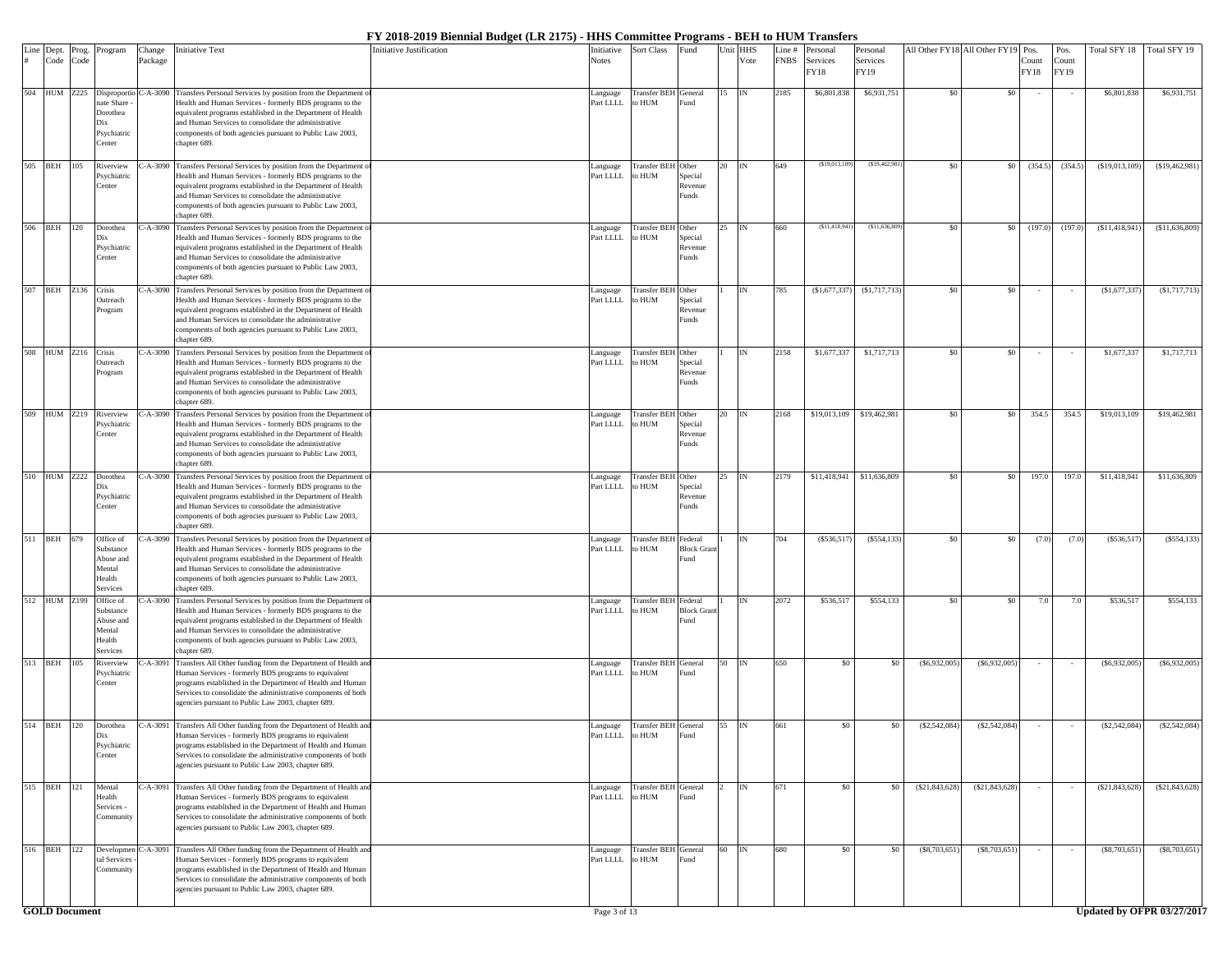| Line Dept.  | Prog. | Program                                                                                                               | Change  | <b>Initiative Text</b>                                                                                                                                                                                                                                                                                              | Initiative Justification | nitiative              | Sort Class                            | Fund |    | Unit HHS      | Line #      | Personal         | Personal         |                  | All Other FY18 All Other FY19 | Pos.          | Pos.                 | Total SFY 18     | Total SFY 19    |
|-------------|-------|-----------------------------------------------------------------------------------------------------------------------|---------|---------------------------------------------------------------------------------------------------------------------------------------------------------------------------------------------------------------------------------------------------------------------------------------------------------------------|--------------------------|------------------------|---------------------------------------|------|----|---------------|-------------|------------------|------------------|------------------|-------------------------------|---------------|----------------------|------------------|-----------------|
| Code        | Code  |                                                                                                                       | Package |                                                                                                                                                                                                                                                                                                                     |                          | <b>Notes</b>           |                                       |      |    | Vote          | <b>FNBS</b> | Services<br>FY18 | Services<br>FY19 |                  |                               | Count<br>FY18 | Count<br><b>FY19</b> |                  |                 |
| 517 BEH 136 |       | Mental<br>Health<br>Services<br>Children                                                                              |         | C-A-3091 Transfers All Other funding from the Department of Health an<br>Human Services - formerly BDS programs to equivalent<br>programs established in the Department of Health and Human<br>Services to consolidate the administrative components of both<br>agencies pursuant to Public Law 2003, chapter 689.  |                          | Language<br>Part LLLL  | Transfer BEH General<br>to HUM        | Fund |    |               | 688         | \$0              | \$0              | (\$12,016,003)   | (\$12,016,003]                |               |                      | (\$12,016,003)   | (\$12,016,003)  |
| 518 BEH 632 |       | Office of<br>Advocacy<br><b>BDS</b>                                                                                   |         | C-A-3091 Transfers All Other funding from the Department of Health and<br>Human Services - formerly BDS programs to equivalent<br>programs established in the Department of Health and Human<br>Services to consolidate the administrative components of both<br>agencies pursuant to Public Law 2003, chapter 689. |                          | anguage<br>Part LLLL   | Transfer BEH General<br>to HUM        | Fund | 42 |               | 693         | \$0              | \$0              | (S326, 815)      | (S326, 815)                   | $\sim$        |                      | (S326, 815)      | (\$326,815      |
| 519 BEH 679 |       | Office of<br>Substance<br>Abuse and<br>Mental<br>Health<br>Services                                                   |         | C-A-3091 Transfers All Other funding from the Department of Health an<br>Human Services - formerly BDS programs to equivalent<br>programs established in the Department of Health and Human<br>Services to consolidate the administrative components of both<br>agencies pursuant to Public Law 2003, chapter 689.  |                          | anguage<br>Part LLLL   | Transfer BEH General<br>to HUM        | Fund |    |               | 705         | \$0              | \$0              | (\$12,124,142)   | (S12, 124, 142)               |               |                      | (S12, 124, 142)  | (S12, 124, 142) |
| 520 BEH     | 700   | Driver<br>Education<br>Evaluation<br>Program -<br>Office of<br>Substance<br>Abuse and<br>Mental<br>Health<br>Services |         | C-A-3091 Transfers All Other funding from the Department of Health and<br>Human Services - formerly BDS programs to equivalent<br>programs established in the Department of Health and Human<br>Services to consolidate the administrative components of both<br>agencies pursuant to Public Law 2003, chapter 689. |                          | anguage<br>Part LLLL   | Transfer BEH General<br>to HUM        | Fund |    |               | 716         | \$0              | \$0              | ( \$1,028,931)   | (\$1,028,931                  |               |                      | (\$1,028,931)    | (\$1,028,931    |
| 521 BEH 705 |       | Medicaid<br>Services -<br>Developm<br>tal Services                                                                    |         | C-A-3091 Transfers All Other funding from the Department of Health and<br>Human Services - formerly BDS programs to equivalent<br>programs established in the Department of Health and Human<br>Services to consolidate the administrative components of both<br>agencies pursuant to Public Law 2003, chapter 689. |                          | anguage<br>Part LLLL   | Transfer BEH General<br>to HUM        | Fund | 12 | IN            | 722         | \$0              | \$0              | (\$25,682,003)   | $(\$25,682,003$               |               |                      | $(\$25,682,003)$ | (S25, 682, 003) |
| 522 BEH 731 |       | Mental<br>Health<br>Services -<br>Child<br>Medicaid                                                                   |         | C-A-3091 Transfers All Other funding from the Department of Health and<br>Human Services - formerly BDS programs to equivalent<br>programs established in the Department of Health and Human<br>Services to consolidate the administrative components of both<br>agencies pursuant to Public Law 2003, chapter 689. |                          | anguage<br>Part LLLL   | <b>Transfer BEH</b> General<br>to HUM | Fund | 17 | <b>IN</b>     | 728         | \$0              | \$0              | $(\$34,262,243)$ | $($ \$34,262,243)             |               |                      | $(\$34,262,243)$ | (\$34,262,243)  |
| 523 BEH 732 |       | Mental<br>Health<br>Services<br>Communi<br>Medicaid                                                                   |         | C-A-3091 Transfers All Other funding from the Department of Health and<br>Human Services - formerly BDS programs to equivalent<br>programs established in the Department of Health and Human<br>Services to consolidate the administrative components of both<br>agencies pursuant to Public Law 2003, chapter 689. |                          | anguage<br>Part LLLL   | Transfer BEH General<br>to HUM        | Fund |    |               | 733         | \$0              | \$0              | $(\$39,547,419)$ | (S39, 547, 419)               |               |                      | (S39, 547, 419)  | (\$39,547,419)  |
| 524 BEH 733 |       | Disproportio<br>ate Share<br>Riverview<br>Psychiatric<br>Center                                                       |         | 2-A-3091 Transfers All Other funding from the Department of Health and<br>Human Services - formerly BDS programs to equivalent<br>programs established in the Department of Health and Human<br>Services to consolidate the administrative components of both<br>agencies pursuant to Public Law 2003, chapter 689. |                          | anguage<br>Part LLLL   | Transfer BEH General<br>to HUM        | Fund | 10 |               | 739         | \$0              | \$0              | $(\$3,292,140)$  | (S3.292.140                   |               |                      | $($ \$3,292,140) | (\$3,292,140)   |
| 525 BEH 734 |       | Disproporti<br>iate Share<br>Dorothea<br>Dix<br>Psychiatric<br>Center                                                 |         | C-A-3091 Transfers All Other funding from the Department of Health an<br>Human Services - formerly BDS programs to equivalent<br>programs established in the Department of Health and Human<br>Services to consolidate the administrative components of both<br>agencies pursuant to Public Law 2003, chapter 689.  |                          | Language<br>Part LLLL. | Transfer BEH General<br>to HUM        | Fund | 15 | $\mathbb{IN}$ | 743         | \$0              | \$0              | (S405, 995)      | (S405,995)                    |               |                      | (S405,995)       | (\$405,995)     |
| 526 BEH 844 |       | Office of<br>Substance<br>Abuse and<br>Mental<br>Health<br>Services<br>Medicaid<br>Seed                               |         | C-A-3091 Transfers All Other funding from the Department of Health and<br>Human Services - formerly BDS programs to equivalent<br>programs established in the Department of Health and Human<br>Services to consolidate the administrative components of both<br>agencies pursuant to Public Law 2003, chapter 689. |                          | anguage<br>Part LLLL   | Transfer BEH General<br>to HUM        | Fund |    | <b>IN</b>     | 748         | \$0              | \$0              | ( \$4,979,486)   | (S4,979,486)                  |               |                      | (S4,979,486)     | (\$4,979,486)   |
| 527 BEH     | 987   | Developme<br>tal Services<br>Waiver-<br>MaineCare                                                                     |         | C-A-3091 Transfers All Other funding from the Department of Health an<br>Human Services - formerly BDS programs to equivalent<br>programs established in the Department of Health and Human<br>Services to consolidate the administrative components of both<br>agencies pursuant to Public Law 2003, chapter 689.  |                          | anguage<br>Part LLLL   | Transfer BEH General<br>to HUM        | Fund | 16 |               | 756         | \$0              | \$0              | (S101, 037, 889) | (\$101,037,889)               |               |                      | (\$101,037,889)  | (\$101,037,889) |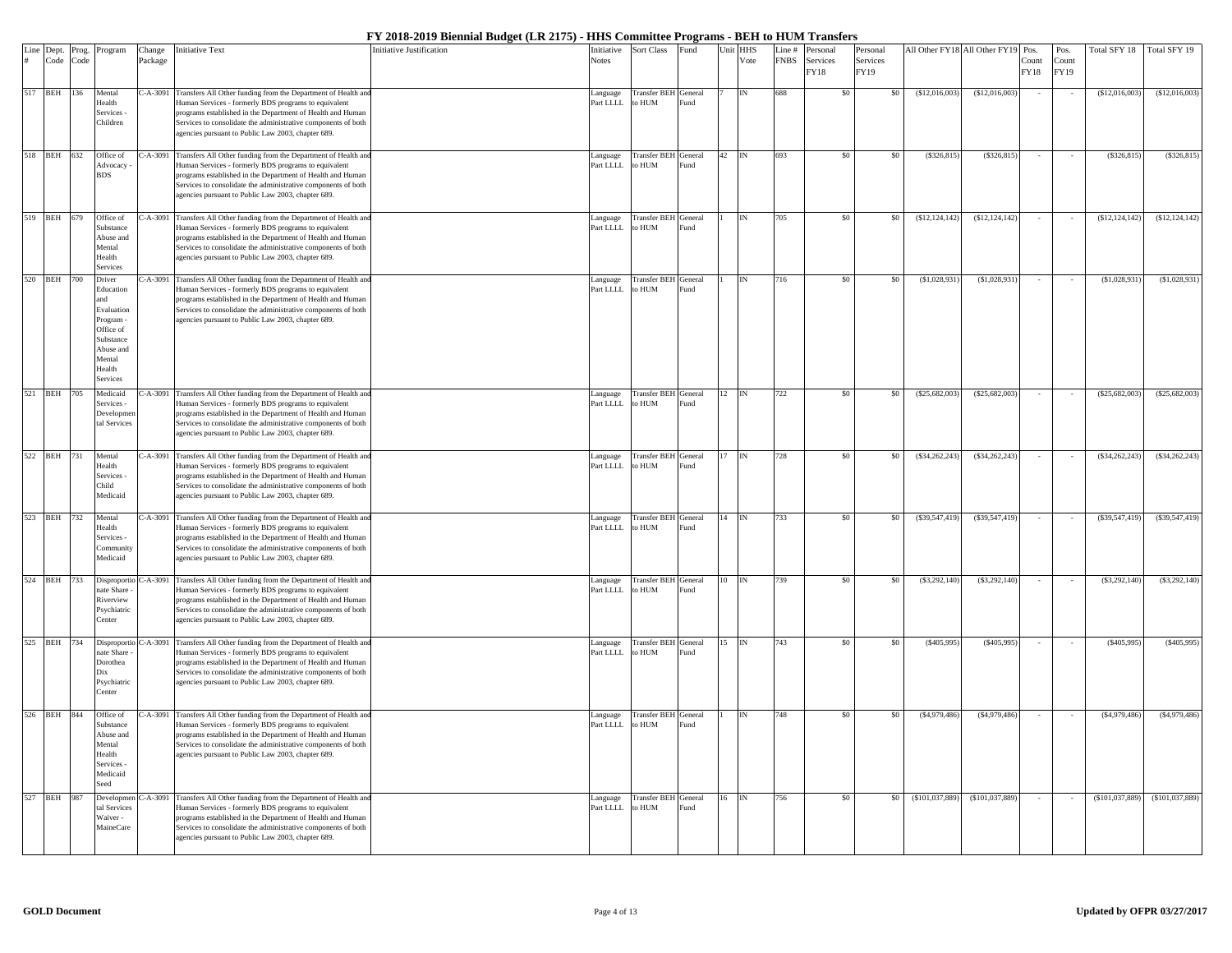| Line Dept.<br># Code | Prog.<br>Code | Program                                                                            | Change<br>Package | <b>Initiative Text</b>                                                                                                                                                                                                                                                                                              | <b>Initiative Justification</b> | Initiative<br><b>Notes</b> | Sort Class                              | Fund                        | Unit | <b>HHS</b><br>Vote | Line #<br><b>FNBS</b> | Personal<br>Services<br>FY18 | Personal<br>Services<br>FY19 |                | All Other FY18 All Other FY19 | Pos.<br>Count<br>FY18 | Pos.<br>Count<br><b>FY19</b> | Fotal SFY 18    | Total SFY 19    |
|----------------------|---------------|------------------------------------------------------------------------------------|-------------------|---------------------------------------------------------------------------------------------------------------------------------------------------------------------------------------------------------------------------------------------------------------------------------------------------------------------|---------------------------------|----------------------------|-----------------------------------------|-----------------------------|------|--------------------|-----------------------|------------------------------|------------------------------|----------------|-------------------------------|-----------------------|------------------------------|-----------------|-----------------|
| 528 BEH Z006         |               | Developmen<br>al Services<br>Waiver-<br>Supports                                   | $C-A-3091$        | Transfers All Other funding from the Department of Health and<br>Human Services - formerly BDS programs to equivalent<br>programs established in the Department of Health and Human<br>Services to consolidate the administrative components of both<br>agencies pursuant to Public Law 2003, chapter 689.          |                                 | Language<br>Part LLLL      | Transfer BEH General<br>to $\rm HUM$    | Fund                        |      |                    | 760                   | \$0                          | \$0                          | (\$18,189,263) | (\$18,189,263)                |                       |                              | (\$18,189,263)  | (\$18,189,263)  |
|                      |               | 529 BEH Z041 Brain Injury C-A-3091                                                 |                   | Transfers All Other funding from the Department of Health and<br>Human Services - formerly BDS programs to equivalent<br>programs established in the Department of Health and Human<br>Services to consolidate the administrative components of both<br>agencies pursuant to Public Law 2003, chapter 689.          |                                 | anguage<br>Part LLLL       | Transfer BEH<br>MUH <sub>c</sub>        | General<br>Fund             |      |                    | 766                   | \$0                          | -\$0                         | (S29.928)      | (S29.928)                     |                       |                              | (S29.928)       | (S29, 928)      |
| 530 BEH Z042         |               | Traumatic<br><b>Brain Injury</b><br>Seed                                           | $-A-3091$         | Transfers All Other funding from the Department of Health and<br>Human Services - formerly BDS programs to equivalent<br>programs established in the Department of Health and Human<br>Services to consolidate the administrative components of both<br>agencies pursuant to Public Law 2003, chapter 689.          |                                 | anguage<br>Part LLLL       | <b>Transfer BEH</b><br>o HUM            | General<br>Fund             |      |                    | 770                   | \$0                          |                              | (\$120,964)    | (S120, 964)                   |                       |                              | (S120, 964)     | (\$120,964)     |
| 531 BEH Z043         |               | Consumer<br>irected<br>Services                                                    | $-A-3091$         | Transfers All Other funding from the Department of Health and<br>Human Services - formerly BDS programs to equivalent<br>programs established in the Department of Health and Human<br>Services to consolidate the administrative components of both<br>agencies pursuant to Public Law 2003, chapter 689.          |                                 | anguage<br>Part LLLL       | <b>Transfer BEH</b><br>MUH <sub>c</sub> | General<br>und <sup>3</sup> |      |                    | 774                   | \$0                          | \$0                          | (S2, 148, 342) | (S2, 148, 342)                |                       |                              | (\$2,148,342)   | (\$2,148,342)   |
|                      |               | 532 BEH Z123 Forensic<br>Services                                                  | $C-A-3091$        | Transfers All Other funding from the Department of Health and<br>Human Services - formerly BDS programs to equivalent<br>programs established in the Department of Health and Human<br>Services to consolidate the administrative components of both<br>agencies pursuant to Public Law 2003, chapter 689.          |                                 | Language<br>Part LLLL      | Transfer BEH General<br>to HUM          | Fund                        |      |                    | 779                   | \$0                          | \$0                          | (S98, 192)     | (S98, 192)                    |                       |                              | $($ \$98,192)   | (S98, 192)      |
| 533 BEH Z136 Crisis  |               | <b>Dutreach</b><br>Program                                                         |                   | C-A-3091 Transfers All Other funding from the Department of Health and<br>Human Services - formerly BDS programs to equivalent<br>programs established in the Department of Health and Human<br>Services to consolidate the administrative components of both<br>agencies pursuant to Public Law 2003, chapter 689. |                                 | Language<br>Part LLLL      | <b>Transfer BEH</b><br><b>MUN</b>       | General<br>Fund             |      |                    | 786                   | \$0                          | \$0                          | (S121, 689)    | (S121, 689)                   |                       |                              | (S121, 689)     | (\$121,689)     |
|                      |               | 534 BEH Z159 Medicaid<br>Waiver for<br>Other<br>Related<br>Conditions              |                   | C-A-3091 Transfers All Other funding from the Department of Health and<br>Human Services - formerly BDS programs to equivalent<br>programs established in the Department of Health and Human<br>Services to consolidate the administrative components of both<br>agencies pursuant to Public Law 2003, chapter 689. |                                 | Language<br>Part LLLL      | Transfer BEH General<br>to HUM          | Fund                        |      |                    | 790                   | \$0                          | \$0                          | (\$2,942,946)  | (S2,942,946)                  |                       |                              | (\$2,942,946)   | (\$2,942,946)   |
| 535 BEH Z160         |               | Medicaid<br>Waiver for<br><b>Brain Injury</b><br>Residential<br>/Community<br>Serv | $-A-3091$         | Transfers All Other funding from the Department of Health and<br>Human Services - formerly BDS programs to equivalent<br>programs established in the Department of Health and Human<br>Services to consolidate the administrative components of both<br>agencies pursuant to Public Law 2003, chapter 689.          |                                 | Language<br>Part LLLL      | Transfer BEH General<br>MUH c           | <sup>2</sup> und            |      |                    | 793                   | \$0                          |                              | (\$7,267,164)  | (S7, 267, 164)                |                       |                              | (\$7,267,164)   | (\$7,267,164)   |
|                      |               | 536 BEH Z163 Consent<br>Decree                                                     | $-.A-3091$        | Transfers All Other funding from the Department of Health and<br>Human Services - formerly BDS programs to equivalent<br>programs established in the Department of Health and Human<br>Services to consolidate the administrative components of both<br>agencies pursuant to Public Law 2003, chapter 689.          |                                 | Language<br>Part LLLL      | Transfer BEH General<br>to HUM          | Fund                        |      |                    | 796                   | \$0                          | -\$0                         | (S5,797,300)   | (S5,797,300)                  |                       |                              | $(\$5,797,300)$ | (\$5,797,300]   |
|                      |               | 537 BEH Z183 Bridging<br>Rental<br>Assistance<br>Program                           |                   | C-A-3091 Transfers All Other funding from the Department of Health and<br>Human Services - formerly BDS programs to equivalent<br>programs established in the Department of Health and Human<br>Services to consolidate the administrative components of both<br>agencies pursuant to Public Law 2003, chapter 689. |                                 | Language<br>Part LLLL      | Transfer BEH General<br>to HUM          | Fund                        |      |                    | 799                   | \$0                          | \$0                          | (S6, 606, 361) | (S6, 606, 361)                |                       |                              | (S6, 606, 361)  | $($ \$6,606,361 |
| 538 HUM Z198         |               | Mental<br>Health<br>Services -<br>Communit                                         | $-A-3091$         | Transfers All Other funding from the Department of Health and<br>Human Services - formerly BDS programs to equivalent<br>programs established in the Department of Health and Human<br>Services to consolidate the administrative components of both<br>agencies pursuant to Public Law 2003, chapter 689.          |                                 | Language<br>Part LLLL      | Transfer BEH General<br>to HUM          | Fund                        |      |                    | 2055                  | \$0                          | \$0                          | \$21,843,628   | \$21,843,628                  |                       |                              | \$21,843,628    | \$21,843,628    |
|                      |               | 539 HUM Z199 Office of<br>Substance<br>Abuse and<br>Mental<br>Health<br>Services   |                   | -A-3091 Transfers All Other funding from the Department of Health and<br>Human Services - formerly BDS programs to equivalent<br>programs established in the Department of Health and Human<br>Services to consolidate the administrative components of both<br>agencies pursuant to Public Law 2003, chapter 689.  |                                 | Language<br>Part LLLL      | Transfer BEH General<br>to HUM          | Fund                        |      |                    | 2073                  | \$0                          | -\$0                         | \$12,124,142   | \$12,124,142                  |                       |                              | \$12,124,142    | \$12,124,142    |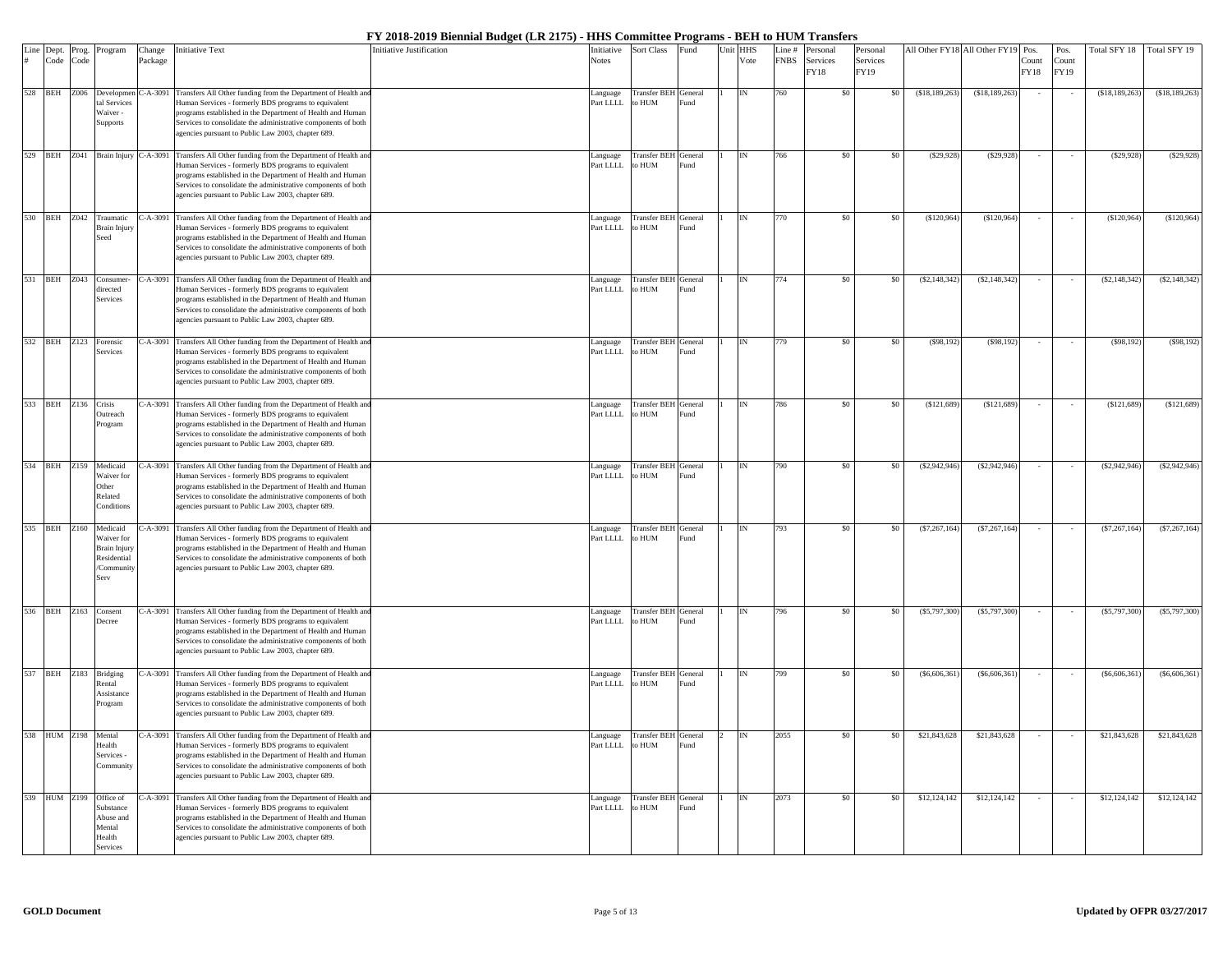| Line Dept. |                 | Prog. | Program                                                                       | Change     | <b>Initiative Text</b>                                                                                                                                                                                                                                                                                              | <b>Initiative Justification</b> | Initiative            | <b>Sort Class</b>                     | Fund                        | Unit HHS |               | Line#       | Personal         | Personal         | All Other FY18 All Other FY19 Pos. |               |               | Pos.          | Total SFY 18  | Total SFY 19  |
|------------|-----------------|-------|-------------------------------------------------------------------------------|------------|---------------------------------------------------------------------------------------------------------------------------------------------------------------------------------------------------------------------------------------------------------------------------------------------------------------------|---------------------------------|-----------------------|---------------------------------------|-----------------------------|----------|---------------|-------------|------------------|------------------|------------------------------------|---------------|---------------|---------------|---------------|---------------|
|            | Code            | Code  |                                                                               | Package    |                                                                                                                                                                                                                                                                                                                     |                                 | Notes                 |                                       |                             |          | Vote          | <b>FNBS</b> | Services<br>FY18 | Services<br>FY19 |                                    |               | Count<br>FY18 | Count<br>FY19 |               |               |
| 540        | <b>HUM Z200</b> |       | Driver<br>Education<br>Evaluation<br>Program -<br>Off Sub<br>Abuse &<br>MH S  | $C-A-3091$ | Transfers All Other funding from the Department of Health and<br>Human Services - formerly BDS programs to equivalent<br>programs established in the Department of Health and Human<br>Services to consolidate the administrative components of both<br>agencies pursuant to Public Law 2003, chapter 689.          |                                 | Language<br>Part LLLL | <b>Transfer BEH</b><br>o HUM          | General<br>und <sup>3</sup> |          | IN            | 2085        | \$0              | \$0              | \$1,028,931                        | \$1,028,931   |               |               | \$1,028,931   | \$1,028,931   |
| 541        | HUM Z201        |       | Mental<br>Health<br>Services -<br>Community<br>Medicaid                       | C-A-3091   | Transfers All Other funding from the Department of Health and<br>Human Services - formerly BDS programs to equivalent<br>programs established in the Department of Health and Human<br>Services to consolidate the administrative components of both<br>agencies pursuant to Public Law 2003, chapter 689.          |                                 | anguage<br>Part LLLL  | Transfer BEH General<br>o HUM         | und <sup>3</sup>            | 40       |               | 2087        | \$0              | \$0              | \$39,547,419                       | \$39,547,419  |               |               | \$39,547,419  | \$39,547,419  |
| 542        | <b>HUM</b> Z202 |       | Office of<br>Substance<br>Abuse &<br>Mental<br>Health Srv<br>Medicaid<br>Seed |            | C-A-3091 Transfers All Other funding from the Department of Health and<br>Human Services - formerly BDS programs to equivalent<br>programs established in the Department of Health and Human<br>Services to consolidate the administrative components of both<br>agencies pursuant to Public Law 2003, chapter 689. |                                 | Language<br>Part LLLL | Transfer BEH General<br>to HUM        | Fund                        | 41       | $\mathbb{IN}$ | 2091        | \$0              | \$0              | \$4,979,486                        | \$4,979,486   |               |               | \$4,979,486   | \$4,979,486   |
|            | 543 HUM Z203    |       | orensic<br>Services                                                           |            | C-A-3091 Transfers All Other funding from the Department of Health and<br>Human Services - formerly BDS programs to equivalent<br>programs established in the Department of Health and Human<br>Services to consolidate the administrative components of both<br>agencies pursuant to Public Law 2003, chapter 689. |                                 | anguage<br>Part LLLL  | Transfer BEH General<br>O HUM         | und <sup>3</sup>            |          | IN            | 2097        | \$0              | \$0              | \$98,192                           | \$98,192      |               |               | \$98,192      | \$98,192      |
|            | 544 HUM Z204    |       | Consent<br><b>Decree</b>                                                      | C-A-3091   | Transfers All Other funding from the Department of Health and<br>Human Services - formerly BDS programs to equivalent<br>programs established in the Department of Health and Human<br>Services to consolidate the administrative components of both<br>agencies pursuant to Public Law 2003, chapter 689.          |                                 | Language<br>Part LLLL | <b>Transfer BEH</b> General<br>o HUM  | und <sup>3</sup>            |          | IN            | 2100        | \$0              | \$0              | \$5,797,300                        | \$5,797,300   |               |               | \$5,797,300   | \$5,797,300   |
| 545        | HUM Z205        |       | Bridging<br>Rental<br>Assistance<br>Program                                   |            | C-A-3091 Transfers All Other funding from the Department of Health and<br>Human Services - formerly BDS programs to equivalent<br>programs established in the Department of Health and Human<br>Services to consolidate the administrative components of both<br>agencies pursuant to Public Law 2003, chapter 689. |                                 | anguage<br>Part LLLL  | Transfer BEH General<br>to HUM        | Fund                        |          |               | 2102        | \$0              | \$0              | \$6,606,36                         | \$6,606,361   |               |               | \$6,606,361   | \$6,606,361   |
|            | 546 HUM Z206    |       | Mental<br>Health<br>Services -<br>Children                                    |            | C-A-3091 Transfers All Other funding from the Department of Health and<br>Human Services - formerly BDS programs to equivalent<br>programs established in the Department of Health and Human<br>Services to consolidate the administrative components of both<br>agencies pursuant to Public Law 2003, chapter 689. |                                 | anguage<br>Part LLLL  | Transfer BEH General<br>O HUM         | ≀und                        |          | IN            | 2111        | \$0              | \$0              | \$12,016,003                       | \$12,016,003  |               |               | \$12,016,003  | \$12,016,003  |
|            | 547 HUM Z207    |       | Mental<br>Health<br>Services -<br>Child<br>Medicaid                           | $C-A-3091$ | Transfers All Other funding from the Department of Health and<br>Human Services - formerly BDS programs to equivalent<br>programs established in the Department of Health and Human<br>Services to consolidate the administrative components of both<br>agencies pursuant to Public Law 2003, chapter 689.          |                                 | Language<br>Part LLLL | Transfer BEH General<br>to HUM        | Fund                        | 80       | $\mathbb{IN}$ | 2115        | \$0              | \$0              | \$34,262,243                       | \$34,262,243  |               |               | \$34,262,243  | \$34,262,243  |
|            | <b>HUM Z208</b> |       | Developmen<br>tal Services<br>Community                                       |            | C-A-3091 Transfers All Other funding from the Department of Health and<br>Human Services - formerly BDS programs to equivalent<br>programs established in the Department of Health and Human<br>Services to consolidate the administrative components of both<br>agencies pursuant to Public Law 2003, chapter 689. |                                 | anguage<br>Part LLLL  | Transfer BEH General<br>to HUM        | Fund                        | 60       |               | 2123        | \$0              | \$0              | \$8,703,65                         | \$8,703,651   |               |               | \$8,703,651   | \$8,703,651   |
|            | 549 HUM Z209    |       | Office of<br>Advocacy<br><b>BDS</b>                                           |            | C-A-3091 Transfers All Other funding from the Department of Health and<br>Human Services - formerly BDS programs to equivalent<br>programs established in the Department of Health and Human<br>Services to consolidate the administrative components of both<br>agencies pursuant to Public Law 2003, chapter 689. |                                 | anguage<br>Part LLLL  | Transfer BEH General<br>o HUM         | ≀und                        | 42       | IN            | 2127        | \$0              | \$0              | \$326,815                          | \$326,815     |               |               | \$326,815     | \$326,815     |
| 550        | <b>HUM Z210</b> |       | Medicaid<br>Services -<br>Developme<br>tal Services                           |            | C-A-3091 Transfers All Other funding from the Department of Health and<br>Human Services - formerly BDS programs to equivalent<br>programs established in the Department of Health and Human<br>Services to consolidate the administrative components of both<br>agencies pursuant to Public Law 2003, chapter 689. |                                 | anguage<br>Part LLLL  | <b>Transfer BEH</b> General<br>o HUM  | Fund                        | 50       |               | 2130        | \$0              | \$0              | \$25,682,003                       | \$25,682,003  |               |               | \$25,682,003  | \$25,682,003  |
| 551        | HUM Z211        |       | Developmen<br>tal Services<br>Waiver -<br><b>MaineCare</b>                    |            | C-A-3091 Transfers All Other funding from the Department of Health and<br>Human Services - formerly BDS programs to equivalent<br>programs established in the Department of Health and Human<br>Services to consolidate the administrative components of both<br>agencies pursuant to Public Law 2003, chapter 689. |                                 | Language<br>Part LLLL | <b>Transfer BEH</b> General<br>to HUM | Fund                        | 59       | $\mathbb{IN}$ | 2135        | \$0              | \$0              | \$101,037,889                      | \$101,037,889 |               |               | \$101,037,889 | \$101,037,889 |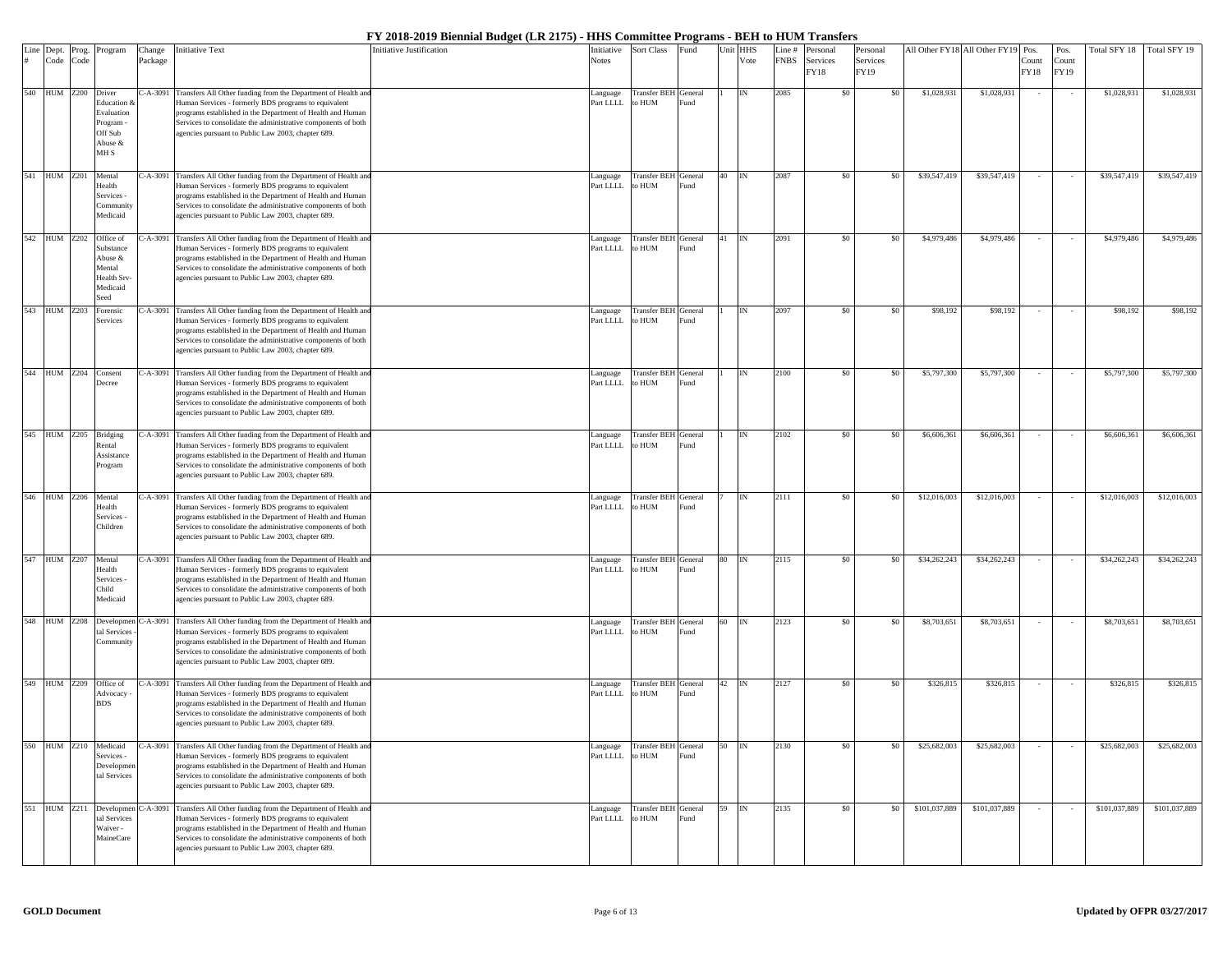| Line Dept.<br># Code | Prog.<br>Code | Program                                                                     | Change<br>Package | Initiative Text                                                                                                                                                                                                                                                                                                                               | Initiative Justification | nitiative<br>Notes   | Sort Class                           | Fund                        | Unit HHS | Vote          | Line#<br><b>FNBS</b> | Personal<br>Services<br>FY18 | Personal<br>Services<br>FY19 |              | All Other FY18 All Other FY19 Pos. | Count<br>FY18 | Pos.<br>Count<br>FY19 | otal SFY 18  | Total SFY 19 |
|----------------------|---------------|-----------------------------------------------------------------------------|-------------------|-----------------------------------------------------------------------------------------------------------------------------------------------------------------------------------------------------------------------------------------------------------------------------------------------------------------------------------------------|--------------------------|----------------------|--------------------------------------|-----------------------------|----------|---------------|----------------------|------------------------------|------------------------------|--------------|------------------------------------|---------------|-----------------------|--------------|--------------|
| 552 HUM Z212         |               | Developmen<br>tal Services<br>Waiver -<br>Supports                          | $C-A-3091$        | Transfers All Other funding from the Department of Health and<br>Human Services - formerly BDS programs to equivalent<br>programs established in the Department of Health and Human<br>Services to consolidate the administrative components of both<br>agencies pursuant to Public Law 2003, chapter 689.                                    |                          | anguage<br>Part LLLL | <b>Transfer BEH</b><br>o HUM         | General<br>und              | 54       | IN            | 2138                 | \$0                          | \$0                          | \$18,189,263 | \$18,189,263                       |               |                       | \$18,189,263 | \$18,189,263 |
|                      |               | 553 HUM Z213 Brain Injury                                                   | C-A-3091          | Transfers All Other funding from the Department of Health and<br>Human Services - formerly BDS programs to equivalent<br>programs established in the Department of Health and Human<br>Services to consolidate the administrative components of both<br>agencies pursuant to Public Law 2003, chapter 689.                                    |                          | anguage<br>Part LLLL | Transfer BEH<br>o HUM                | General<br>und <sup>3</sup> |          |               | 2147                 | \$0                          | \$0                          | \$29,928     | \$29,928                           |               |                       | \$29,928     | \$29,928     |
| 554 HUM Z214         |               | Traumatic<br>Brain Injury<br>Seed                                           | $C-A-3091$        | Transfers All Other funding from the Department of Health and<br>Human Services - formerly BDS programs to equivalent<br>programs established in the Department of Health and Human<br>Services to consolidate the administrative components of both<br>agencies pursuant to Public Law 2003, chapter 689.                                    |                          | anguage<br>art LLLL  | Transfer BEH General<br>o HUM        | und                         | 51       | $\mathbb{IN}$ | 2150                 | \$0                          | \$0                          | \$120,964    | \$120,964                          |               |                       | \$120,964    | \$120,964    |
| 555 HUM Z215         |               | Consumer<br>Directed<br>Services                                            | $-.A-3091$        | Transfers All Other funding from the Department of Health and<br>Human Services - formerly BDS programs to equivalent<br>programs established in the Department of Health and Human<br>Services to consolidate the administrative components of both<br>agencies pursuant to Public Law 2003, chapter 689.                                    |                          | anguage<br>Part LLLL | <b>Transfer BEH</b> General<br>o HUM | <sup>7</sup> und            |          | IN            | 2154                 | \$0                          | \$0                          | \$2,148,342  | \$2,148,342                        |               | $\sim$                | \$2,148,342  | \$2,148,342  |
| 556 HUM Z216         |               | Crisis<br>Outreach<br>Program                                               |                   | C-A-3091 Transfers All Other funding from the Department of Health and<br>Human Services - formerly BDS programs to equivalent<br>programs established in the Department of Health and Human<br>Services to consolidate the administrative components of both<br>agencies pursuant to Public Law 2003, chapter 689.                           |                          | anguage<br>Part LLLL | Transfer BEH<br>o HUM                | General<br><sup>7</sup> und |          |               | 2159                 | \$0\$                        | \$0                          | \$121,689    | \$121,689                          |               |                       | \$121,689    | \$121,689    |
| 557 HUM Z217         |               | Medicaid<br>Waiver for<br>Other<br>Related<br>Conditions                    | C-A-3091          | Transfers All Other funding from the Department of Health and<br>Human Services - formerly BDS programs to equivalent<br>programs established in the Department of Health and Human<br>Services to consolidate the administrative components of both<br>agencies pursuant to Public Law 2003, chapter 689.                                    |                          | anguage<br>art LLLL  | <b>Transfer BEH</b> General<br>o HUM | und                         | 56       | IN            | 2162                 | \$0                          | \$0                          | \$2,942,946  | \$2,942,946                        |               |                       | \$2,942,946  | \$2,942,946  |
| 558 HUM Z218         |               | Medicaid<br>Waiver for<br>Brain Injury<br>Residential<br>/Community<br>Serv | $- A - 3091$      | Transfers All Other funding from the Department of Health and<br>Human Services - formerly BDS programs to equivalent<br>programs established in the Department of Health and Human<br>Services to consolidate the administrative components of both<br>agencies pursuant to Public Law 2003, chapter 689.                                    |                          | anguage<br>Part LLLL | <b>Transfer BEH</b> General<br>o HUM | <sup>7</sup> und            | 58       | $\mathbb{IN}$ | 2164                 | \$0                          | \$0                          | \$7,267,164  | \$7,267,164                        |               | $\sim$                | \$7,267,164  | \$7,267,164  |
| 559 HUM Z219         |               | Riverview<br>Psychiatric<br>Center                                          | $-A-3091$         | Transfers All Other funding from the Department of Health and<br>Human Services - formerly BDS programs to equivalent<br>programs established in the Department of Health and Human<br>Services to consolidate the administrative components of both<br>agencies pursuant to Public Law 2003, chapter 689.                                    |                          | anguage<br>Part LLLL | Transfer BEH General<br>o HUM        | <sup>7</sup> und            | 50       | IN            | 2169                 | \$0\$                        | \$0                          | \$6,932,005  | \$6,932,005                        |               |                       | \$6,932,005  | \$6,932,005  |
| 560 HUM Z220         |               | Disproportio<br>ate Share<br>Riverview<br>Psychiatric<br>Center             | $-A-3091$         | Transfers All Other funding from the Department of Health and<br>Human Services - formerly BDS programs to equivalent<br>programs established in the Department of Health and Human<br>Services to consolidate the administrative components of both<br>agencies pursuant to Public Law 2003, chapter 689.                                    |                          | anguage<br>Part LLLL | Transfer BEH General<br>o HUM        | <sup>7</sup> und            |          |               | 2176                 | \$0                          | \$0                          | \$3,292,140  | \$3,292,140                        |               |                       | \$3,292,140  | \$3,292,140  |
| 561 HUM Z222         |               | Dorothea<br>Dix<br>Psychiatric<br>Center                                    | $- A - 3091$      | Transfers All Other funding from the Department of Health and<br>Human Services - formerly BDS programs to equivalent<br>programs established in the Department of Health and Human<br>Services to consolidate the administrative components of both<br>agencies pursuant to Public Law 2003, chapter 689.                                    |                          | anguage<br>Part LLLL | Transfer BEH<br>o HUM                | General<br>-und             | 55       | IN            | 2180                 | \$0                          | \$0                          | \$2,542,084  | \$2,542,084                        |               |                       | \$2,542,084  | \$2,542,084  |
|                      |               | nate Share<br>Dorothea<br>Dix<br>Psychiatric<br>Center                      |                   | 562 HUM Z225 Disproportio C-A-3091 Transfers All Other funding from the Department of Health and<br>Human Services - formerly BDS programs to equivalent<br>programs established in the Department of Health and Human<br>Services to consolidate the administrative components of both<br>agencies pursuant to Public Law 2003, chapter 689. |                          | Part LLLL to HUM     | Language Transfer BEH General        | Fund                        | 15 IN    |               | 2186                 | \$0                          | \$0                          | \$405,995    | \$405,995                          |               |                       | \$405,995    | \$405,995    |
| 563 BEH              | 105           | Riverview<br>Psychiatric<br>Center                                          |                   | 2-A-3091 Transfers All Other funding from the Department of Health and<br>Human Services - formerly BDS programs to equivalent<br>programs established in the Department of Health and Human<br>Services to consolidate the administrative components of both<br>agencies pursuant to Public Law 2003, chapter 689.                           |                          | anguage<br>Part LLLL | Transfer BEH Other<br>to HUM         | Special<br>Revenue<br>unds  | 22       | IN            | 653                  | \$0                          | \$0                          | (\$920,308)  | (S920, 308)                        |               |                       | (S920, 308)  | (S920, 308)  |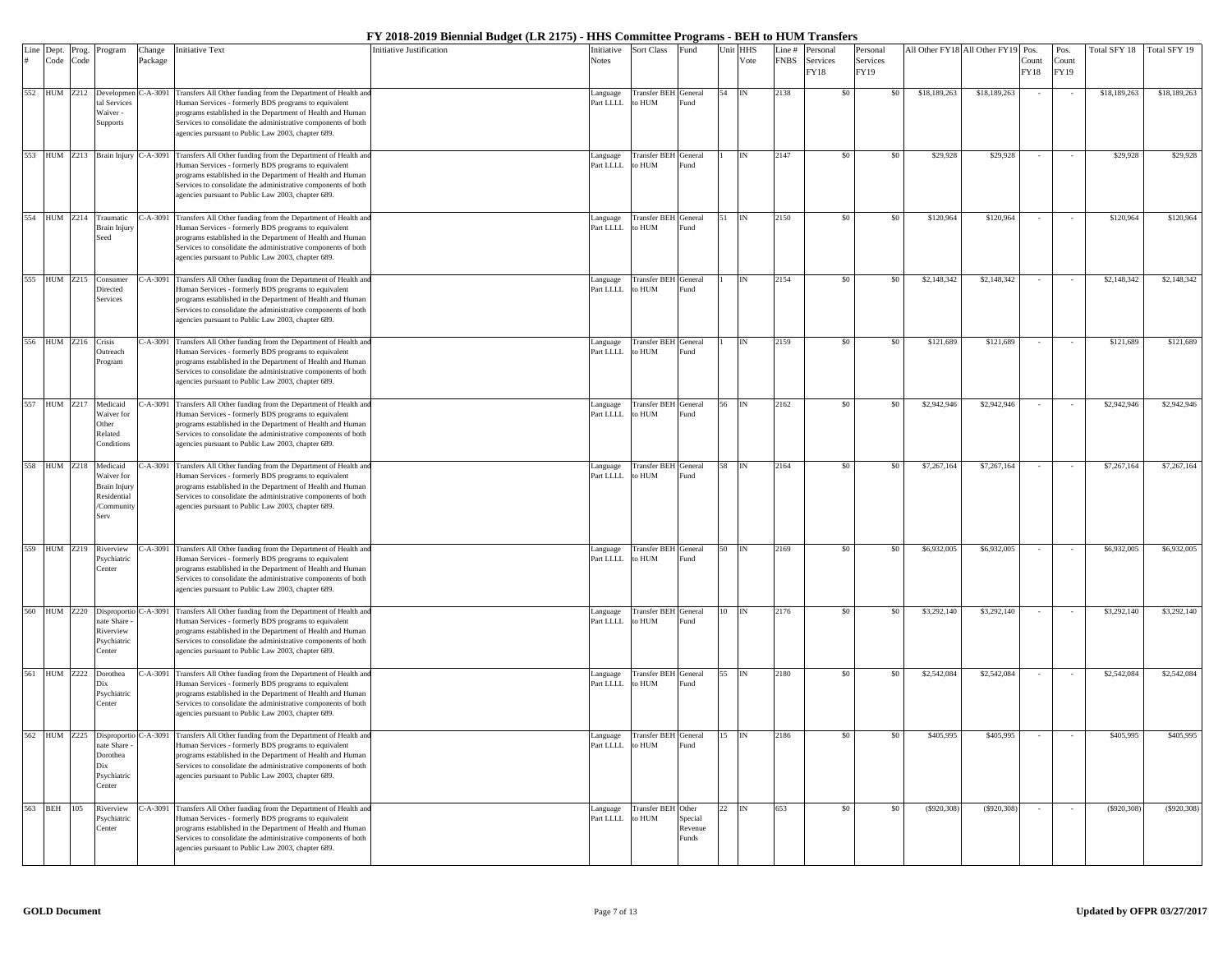| Line | Dept.       | Prog. | Program                   | Change     | Initiative Text                                                                                                               | Initiative Justification | Initiative            | Sort Class                    | ≀und               | Unit | <b>HHS</b> | Line #      | Personal         | Personal         |                | All Other FY18 All Other FY19 | Pos.          | Pos.          | Fotal SFY 18   | Total SFY 19   |
|------|-------------|-------|---------------------------|------------|-------------------------------------------------------------------------------------------------------------------------------|--------------------------|-----------------------|-------------------------------|--------------------|------|------------|-------------|------------------|------------------|----------------|-------------------------------|---------------|---------------|----------------|----------------|
|      | Code        | Code  |                           | Package    |                                                                                                                               |                          | <b>Notes</b>          |                               |                    |      | Vote       | <b>FNBS</b> | Services<br>FY18 | Services<br>FY19 |                |                               | Count<br>FY18 | Count<br>FY19 |                |                |
|      | 564 BEH 105 |       | Riverview                 |            | C-A-3091 Transfers All Other funding from the Department of Health and                                                        |                          | anguage               | Transfer BEH Other            |                    | 20   | IN         | 651         | \$0              | \$0              | (\$230,653     | (S230, 653)                   |               |               | (S230, 653)    | (\$230,653     |
|      |             |       | <b>Psychiatric</b>        |            | Human Services - formerly BDS programs to equivalent                                                                          |                          | Part LLLL             | o HUM                         | Special            |      |            |             |                  |                  |                |                               |               |               |                |                |
|      |             |       | Center                    |            | programs established in the Department of Health and Human                                                                    |                          |                       |                               | Revenue            |      |            |             |                  |                  |                |                               |               |               |                |                |
|      |             |       |                           |            | Services to consolidate the administrative components of both<br>agencies pursuant to Public Law 2003, chapter 689.           |                          |                       |                               | Funds              |      |            |             |                  |                  |                |                               |               |               |                |                |
| 565  | <b>BEH</b>  | 105   | liverview                 |            | C-A-3091 Transfers All Other funding from the Department of Health an                                                         |                          | anguage               | <b>Transfer BEH</b>           | Other              |      |            | 654         | \$0              | -80              | (S1,048)       | (S1,048)                      |               |               | (S1,048)       | (S1,048)       |
|      |             |       | <b>Psychiatric</b>        |            | Human Services - formerly BDS programs to equivalent                                                                          |                          | Part LLLL             | MUH o:                        | Special            |      |            |             |                  |                  |                |                               |               |               |                |                |
|      |             |       | Center                    |            | programs established in the Department of Health and Human                                                                    |                          |                       |                               | Revenue            |      |            |             |                  |                  |                |                               |               |               |                |                |
|      |             |       |                           |            | Services to consolidate the administrative components of both<br>agencies pursuant to Public Law 2003, chapter 689.           |                          |                       |                               | Funds              |      |            |             |                  |                  |                |                               |               |               |                |                |
| 566  | <b>BEH</b>  | 105   | Riverview                 | $C-A-3091$ | Transfers All Other funding from the Department of Health and                                                                 |                          | Language              | <b>Transfer BEI</b>           | Other              | 2.1  | IN         | 652         | \$0              | \$0              | (S500)         | (S500)                        |               |               | (S500)         | (S500)         |
|      |             |       | <b>Psychiatric</b>        |            | Human Services - formerly BDS programs to equivalent                                                                          |                          | Part LLLL             | to HUM                        | Special            |      |            |             |                  |                  |                |                               |               |               |                |                |
|      |             |       | <b>Center</b>             |            | programs established in the Department of Health and Human                                                                    |                          |                       |                               | levenue            |      |            |             |                  |                  |                |                               |               |               |                |                |
|      |             |       |                           |            | Services to consolidate the administrative components of both<br>agencies pursuant to Public Law 2003, chapter 689.           |                          |                       |                               | unds <sup>2</sup>  |      |            |             |                  |                  |                |                               |               |               |                |                |
|      | 567 BEH 120 |       | Dorothea                  |            | C-A-3091 Transfers All Other funding from the Department of Health and                                                        |                          | anguage               | Transfer BEH Other            |                    | 26   | IN         | 663         | \$0              | \$0              | (S1, 935, 826) | (S1, 935, 826)                |               |               | (\$1,935,826   | (\$1,935,826)  |
|      |             |       | Dix                       |            | Human Services - formerly BDS programs to equivalent                                                                          |                          | Part LLLL             | o HUM                         | Special            |      |            |             |                  |                  |                |                               |               |               |                |                |
|      |             |       | Psychiatric               |            | programs established in the Department of Health and Human                                                                    |                          |                       |                               | Revenue            |      |            |             |                  |                  |                |                               |               |               |                |                |
|      |             |       | Center                    |            | Services to consolidate the administrative components of both<br>agencies pursuant to Public Law 2003, chapter 689.           |                          |                       |                               | Funds              |      |            |             |                  |                  |                |                               |               |               |                |                |
|      |             |       |                           |            |                                                                                                                               |                          |                       |                               |                    |      |            |             |                  |                  |                |                               |               |               |                |                |
| 568  | <b>BEH</b>  | 120   | orothea<br>Dix            |            | C-A-3091 Transfers All Other funding from the Department of Health an<br>Human Services - formerly BDS programs to equivalent |                          | Language<br>Part LLLL | <b>Transfer BEH</b><br>to HUM | Other<br>Special   | 25   |            | 662         | \$0              | -80              | $(*742,552)$   | (S742, 552)                   |               |               | (S742, 552)    | (S742, 552)    |
|      |             |       | Psychiatric               |            | programs established in the Department of Health and Human                                                                    |                          |                       |                               | Revenue            |      |            |             |                  |                  |                |                               |               |               |                |                |
|      |             |       | Center                    |            | Services to consolidate the administrative components of both                                                                 |                          |                       |                               | Funds              |      |            |             |                  |                  |                |                               |               |               |                |                |
|      |             |       |                           |            | agencies pursuant to Public Law 2003, chapter 689.                                                                            |                          |                       |                               |                    |      |            |             |                  |                  |                |                               |               |               |                |                |
|      | 569 BEH 120 |       | Dorothea                  |            | C-A-3091 Transfers All Other funding from the Department of Health and                                                        |                          | Language              | <b>Transfer BEH</b> Other     |                    | 58   | IN         | 664         | \$0              | \$0              | (\$26,202      | (\$26,202                     |               |               | (\$26,202      | (\$26,202)     |
|      |             |       | Dix<br>Psychiatric        |            | Human Services - formerly BDS programs to equivalent<br>programs established in the Department of Health and Human            |                          | Part LLLL             | to HUM                        | Special<br>Revenue |      |            |             |                  |                  |                |                               |               |               |                |                |
|      |             |       | <b>Center</b>             |            | Services to consolidate the administrative components of both                                                                 |                          |                       |                               | unds <sup>2</sup>  |      |            |             |                  |                  |                |                               |               |               |                |                |
|      |             |       |                           |            | agencies pursuant to Public Law 2003, chapter 689.                                                                            |                          |                       |                               |                    |      |            |             |                  |                  |                |                               |               |               |                |                |
|      | 570 BEH 121 |       | Mental                    |            | C-A-3091 Transfers All Other funding from the Department of Health and                                                        |                          | anguage               | Transfer BEH Other            |                    |      | IN         | 673         | \$0              | \$0              | (S20,000)      | (\$20,000                     |               |               | (\$20,000      | (\$20,000)     |
|      |             |       | Health<br>Services -      |            | Human Services - formerly BDS programs to equivalent<br>programs established in the Department of Health and Human            |                          | Part LLLL             | o HUM                         | Special<br>Revenue |      |            |             |                  |                  |                |                               |               |               |                |                |
|      |             |       | Community                 |            | Services to consolidate the administrative components of both                                                                 |                          |                       |                               | Funds              |      |            |             |                  |                  |                |                               |               |               |                |                |
|      |             |       |                           |            | agencies pursuant to Public Law 2003, chapter 689.                                                                            |                          |                       |                               |                    |      |            |             |                  |                  |                |                               |               |               |                |                |
| 571  | <b>BEH</b>  | 122   | Developmen                |            | C-A-3091 Transfers All Other funding from the Department of Health and                                                        |                          | Language              | Transfer BEH Other            |                    | 62   | IN         | 682         | \$0              | -80              | (\$400,747)    | (\$400,747)                   |               |               | (S400, 747)    | (\$400,747)    |
|      |             |       | tal Services<br>Community |            | Human Services - formerly BDS programs to equivalent<br>programs established in the Department of Health and Human            |                          | Part LLLL             | MUH o:                        | Special<br>Revenue |      |            |             |                  |                  |                |                               |               |               |                |                |
|      |             |       |                           |            | Services to consolidate the administrative components of both                                                                 |                          |                       |                               | Funds              |      |            |             |                  |                  |                |                               |               |               |                |                |
|      |             |       |                           |            | agencies pursuant to Public Law 2003, chapter 689.                                                                            |                          |                       |                               |                    |      |            |             |                  |                  |                |                               |               |               |                |                |
|      | 572 BEH 679 |       | Office of                 | C-A-3091   | Transfers All Other funding from the Department of Health and                                                                 |                          | Language              | <b>Transfer BEH</b> Other     |                    |      | IN         | 708         | \$0              | \$0              | (S525, 902)    | (S525, 902)                   |               |               | (S525, 902)    | (\$525,902)    |
|      |             |       | Substance<br>Abuse and    |            | Human Services - formerly BDS programs to equivalent<br>programs established in the Department of Health and Human            |                          | Part LLLL             | to HUM                        | Special<br>Revenue |      |            |             |                  |                  |                |                               |               |               |                |                |
|      |             |       | Mental                    |            | Services to consolidate the administrative components of both                                                                 |                          |                       |                               | unds               |      |            |             |                  |                  |                |                               |               |               |                |                |
|      |             |       | Health<br>Services        |            | agencies pursuant to Public Law 2003, chapter 689.                                                                            |                          |                       |                               |                    |      |            |             |                  |                  |                |                               |               |               |                |                |
|      | 573 BEH 679 |       | Office of                 |            | C-A-3091 Transfers All Other funding from the Department of Health and                                                        |                          | anguage               | <b>Transfer BEH</b>           | Other              |      | IN         | 710         | \$0              | \$0              | (S98, 127)     | (\$98,127                     | $\sim$        | $\sim$        | (\$98,127      | (S98, 127)     |
|      |             |       | Substance<br>Abuse and    |            | Human Services - formerly BDS programs to equivalent<br>programs established in the Department of Health and Human            |                          | Part LLLL             | o HUM                         | Special<br>Revenue |      |            |             |                  |                  |                |                               |               |               |                |                |
|      |             |       | Mental                    |            | Services to consolidate the administrative components of both                                                                 |                          |                       |                               | Funds              |      |            |             |                  |                  |                |                               |               |               |                |                |
|      |             |       | Health<br>Services        |            | agencies pursuant to Public Law 2003, chapter 689.                                                                            |                          |                       |                               |                    |      |            |             |                  |                  |                |                               |               |               |                |                |
|      | 574 BEH     | 679   | Office of                 |            | C-A-3091 Transfers All Other funding from the Department of Health and                                                        |                          | Language              | Transfer BEH Other            |                    |      | IN         | 709         | \$0              | \$0              | (S500)         | (S500)                        |               |               | (S500)         | (S500)         |
|      |             |       | Substance<br>Abuse and    |            | Human Services - formerly BDS programs to equivalent<br>programs established in the Department of Health and Human            |                          | Part LLLL             | to HUM                        | Special<br>Revenue |      |            |             |                  |                  |                |                               |               |               |                |                |
|      |             |       | Mental                    |            | Services to consolidate the administrative components of both                                                                 |                          |                       |                               | unds <sup>2</sup>  |      |            |             |                  |                  |                |                               |               |               |                |                |
|      |             |       | Health<br>Services        |            | agencies pursuant to Public Law 2003, chapter 689.                                                                            |                          |                       |                               |                    |      |            |             |                  |                  |                |                               |               |               |                |                |
|      | 575 BEH 705 |       | Medicaid                  |            | C-A-3091 Transfers All Other funding from the Department of Health and                                                        |                          | Language              | Transfer BEH Other            |                    | 52   | <b>IN</b>  | 724         | \$0              | \$0              | (\$17,849,509) | (\$17,849,509)                |               |               | (\$17,849,509) | (\$17,849,509) |
|      |             |       | Services -                |            | Human Services - formerly BDS programs to equivalent<br>programs established in the Department of Health and Human            |                          | Part LLLL             | to HUM                        | Special            |      |            |             |                  |                  |                |                               |               |               |                |                |
|      |             |       | Developme<br>tal Services |            | Services to consolidate the administrative components of both                                                                 |                          |                       |                               | Revenue<br>unds    |      |            |             |                  |                  |                |                               |               |               |                |                |
|      |             |       |                           |            | agencies pursuant to Public Law 2003, chapter 689.                                                                            |                          |                       |                               |                    |      |            |             |                  |                  |                |                               |               |               |                |                |
|      | 576 BEH 705 |       | Medicaid                  |            | C-A-3091 Transfers All Other funding from the Department of Health and                                                        |                          | Language              | Transfer BEH Other            |                    | 42   | IN         | 723         | \$0              | \$0              | (\$582, 286    | (S582, 286)                   | $\sim$        | $\sim$        | (S582, 286)    | (\$582, 286)   |
|      |             |       | Services -<br>Developmer  |            | Human Services - formerly BDS programs to equivalent<br>programs established in the Department of Health and Human            |                          | Part LLLL             | o HUM                         | Special<br>Revenue |      |            |             |                  |                  |                |                               |               |               |                |                |
|      |             |       | tal Services              |            | Services to consolidate the administrative components of both                                                                 |                          |                       |                               | Funds              |      |            |             |                  |                  |                |                               |               |               |                |                |
|      |             |       |                           |            | agencies pursuant to Public Law 2003, chapter 689.                                                                            |                          |                       |                               |                    |      |            |             |                  |                  |                |                               |               |               |                |                |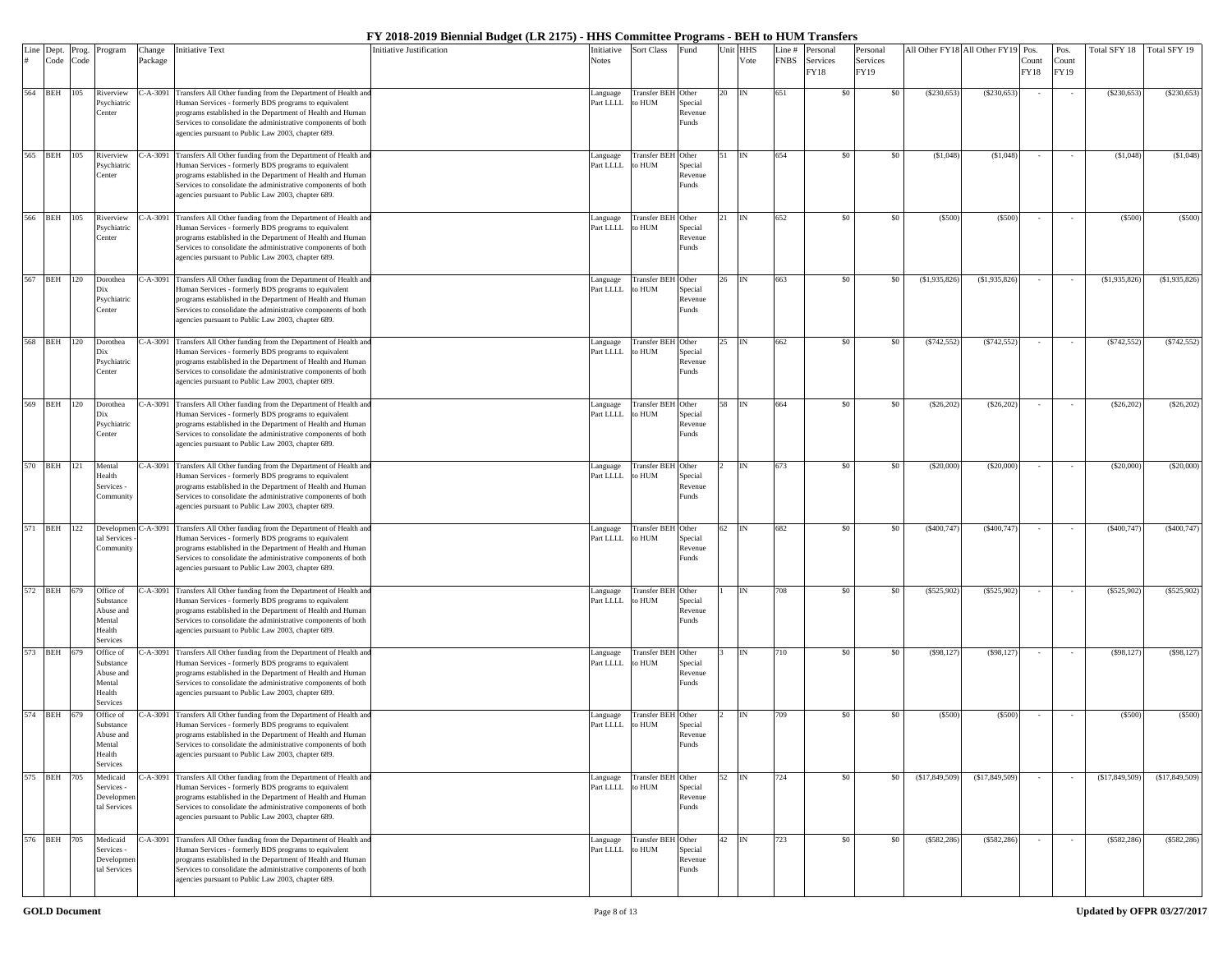|           | Dept.           | Prog. | Program                                                                                   | Change       | Initiative Text                                                                                                                                                                                                                                                                                                     | Initiative Justification | nitiative             | <b>Sort Class</b>            | Fund                                    | Unit HHS |           | Line #      | Personal                | Personal         |                | All Other FY18 All Other FY19 | Pos.                 | Pos.                 | Total SFY 18   | Total SFY 19   |
|-----------|-----------------|-------|-------------------------------------------------------------------------------------------|--------------|---------------------------------------------------------------------------------------------------------------------------------------------------------------------------------------------------------------------------------------------------------------------------------------------------------------------|--------------------------|-----------------------|------------------------------|-----------------------------------------|----------|-----------|-------------|-------------------------|------------------|----------------|-------------------------------|----------------------|----------------------|----------------|----------------|
| Line<br># | Code            | Code  |                                                                                           | Package      |                                                                                                                                                                                                                                                                                                                     |                          | <b>Notes</b>          |                              |                                         |          | Vote      | <b>FNBS</b> | Services<br><b>FY18</b> | Services<br>FY19 |                |                               | Count<br><b>FY18</b> | Count<br><b>FY19</b> |                |                |
| 577       | <b>BEH</b>      | 705   | Medicaid<br>Services -<br>Developm<br>tal Services                                        | $C-A-3091$   | Transfers All Other funding from the Department of Health an<br>Human Services - formerly BDS programs to equivalent<br>programs established in the Department of Health and Human<br>Services to consolidate the administrative components of both<br>agencies pursuant to Public Law 2003, chapter 689.           |                          | Language<br>Part LLLL | Transfer BEH Other<br>to HUM | Special<br>Revenue<br>Funds             | 57       | <b>IN</b> | 725         | \$0                     | \$0              | (S53,900)      | (S53,900)                     |                      |                      | (S53,900)      | (S53,900)      |
| 578       | <b>BEH</b> 732  |       | Mental<br>Health<br>Services<br>Communit<br>Medicaid                                      |              | C-A-3091 Transfers All Other funding from the Department of Health an<br>Human Services - formerly BDS programs to equivalent<br>programs established in the Department of Health and Human<br>Services to consolidate the administrative components of both<br>agencies pursuant to Public Law 2003, chapter 689.  |                          | anguage<br>Part LLLL  | Transfer BEH Other<br>to HUM | Special<br>Revenue<br>Funds             | 46       | <b>IN</b> | 735         | \$0                     | \$0              | (S4, 172, 699) | (S4, 172, 699)                |                      |                      | (S4, 172, 699) | (S4, 172, 699) |
|           | 579 BEH 732     |       | Mental<br>Health<br>Services<br>Communit<br>Medicaid                                      |              | C-A-3091 Transfers All Other funding from the Department of Health an<br>Human Services - formerly BDS programs to equivalent<br>programs established in the Department of Health and Humar<br>Services to consolidate the administrative components of both<br>agencies pursuant to Public Law 2003, chapter 689.  |                          | anguage<br>Part LLLL  | Transfer BEH Other<br>to HUM | Special<br>Revenue<br>Funds             | 44       | <b>IN</b> | 734         | \$0                     | \$0              | (S2, 368, 271) | (S2, 368, 271)                |                      |                      | (S2, 368, 271) | (\$2,368,271   |
| 580       | BEH             | 844   | Office of<br>Substance<br>Abuse and<br>Mental<br>Health<br>Services -<br>Medicaid<br>Seed | $- A - 3091$ | Transfers All Other funding from the Department of Health an<br>Human Services - formerly BDS programs to equivalent<br>programs established in the Department of Health and Human<br>Services to consolidate the administrative components of both<br>agencies pursuant to Public Law 2003, chapter 689.           |                          | anguage<br>Part LLLL  | Transfer BEH Other<br>o HUM  | Special<br>Revenue<br>Funds             |          |           | 749         | -SO                     |                  | (S625,716)     | (S625, 716)                   |                      |                      | (\$625.716     | (\$625,716     |
| 581       | <b>BEH</b>      | 978   | Residentia<br>Treatment<br><b>Facilities</b><br>Assessmer                                 | $- A - 3091$ | Transfers All Other funding from the Department of Health an<br>Human Services - formerly BDS programs to equivalent<br>programs established in the Department of Health and Human<br>Services to consolidate the administrative components of both<br>agencies pursuant to Public Law 2003, chapter 689.           |                          | anguage<br>Part LLLL  | Transfer BEH Other<br>to HUM | Special<br>Revenue<br>unds?             |          |           | 753         | \$0                     |                  | (S1,658,000)   | (S1,658,000)                  |                      |                      | (\$1,658,000   | (\$1,658,000   |
|           | 582 BEH Z006    |       | Developmer<br>tal Services<br>Waiver<br>Supports                                          | $C-A-3091$   | Transfers All Other funding from the Department of Health an<br>Human Services - formerly BDS programs to equivalent<br>programs established in the Department of Health and Human<br>Services to consolidate the administrative components of both<br>agencies pursuant to Public Law 2003, chapter 689.           |                          | anguage<br>Part LLLL  | Transfer BEH Other<br>o HUM  | Special<br>Revenue<br><sup>3</sup> unds |          | <b>IN</b> | 761         | \$0                     | -80              | (S86,000)      | (\$86,000)                    |                      |                      | (\$86,000      | (\$86,000      |
| 583       |                 |       | BEH Z123 Forensic<br>Services                                                             |              | C-A-3091 Transfers All Other funding from the Department of Health an<br>Human Services - formerly BDS programs to equivalent<br>programs established in the Department of Health and Human<br>Services to consolidate the administrative components of both<br>agencies pursuant to Public Law 2003, chapter 689.  |                          | anguage<br>Part LLLL  | Transfer BEH Other<br>to HUM | Special<br>Revenue<br>unds              |          |           | 780         | \$0                     | \$0              | (S17, 172)     | (\$17,172)                    |                      |                      | (S17, 172)     | (S17, 172)     |
| 584       | <b>BEH</b>      | Z136  | Crisis<br><b>Dutreach</b><br>rogram                                                       |              | C-A-3091 Transfers All Other funding from the Department of Health and<br>Human Services - formerly BDS programs to equivalent<br>programs established in the Department of Health and Human<br>Services to consolidate the administrative components of both<br>agencies pursuant to Public Law 2003, chapter 689. |                          | anguage<br>Part LLLL  | Transfer BEH Other<br>o HUM  | Special<br>Revenue<br><sup>3</sup> unds |          |           | 787         | \$0                     |                  | (S113, 333)    | (S113, 333)                   |                      |                      | (S113, 333)    | (S113, 333)    |
| 585       |                 |       | HUM Z197 Residential<br>Treatment<br><b>Facilities</b><br>Assessmen                       | $C-A-3091$   | Transfers All Other funding from the Department of Health an<br>Human Services - formerly BDS programs to equivalent<br>programs established in the Department of Health and Human<br>Services to consolidate the administrative components of both<br>agencies pursuant to Public Law 2003, chapter 689.           |                          | Language<br>Part LLLL | Transfer BEH Other<br>to HUM | Special<br>Revenue<br><sup>2</sup> unds | 53       | IN        | 2044        | \$0                     | \$0              | \$1,658,000    | \$1,658,000                   |                      |                      | \$1,658,000    | \$1,658,000    |
|           | 586 HUM Z198    |       | Mental<br>Health<br>Services<br>Community                                                 |              | C-A-3091 Transfers All Other funding from the Department of Health an<br>Human Services - formerly BDS programs to equivalent<br>programs established in the Department of Health and Human<br>Services to consolidate the administrative components of both<br>agencies pursuant to Public Law 2003, chapter 689.  |                          | Language<br>Part LLLL | Transfer BEH Other<br>to HUM | Special<br>Revenue<br>unds?             |          |           | 2057        | \$0                     | \$0              | \$20,000       | \$20,000                      |                      |                      | \$20,000       | \$20,000       |
| 587       | <b>HUM Z199</b> |       | Office of<br>Substance<br>Abuse and<br>Mental<br>Health<br>Services                       |              | C-A-3091 Transfers All Other funding from the Department of Health an<br>Human Services - formerly BDS programs to equivalent<br>programs established in the Department of Health and Human<br>Services to consolidate the administrative components of both<br>agencies pursuant to Public Law 2003, chapter 689.  |                          | anguage<br>Part LLLL  | Transfer BEH Other<br>to HUM | Special<br>Revenue<br>Funds             |          | IN        | 2077        | \$0                     | \$0              | \$500          | \$500                         |                      |                      | \$500          | \$500          |
| 588       | HUM Z199        |       | Office of<br>Substance<br>Abuse and<br>Mental<br>Health<br><b>Services</b>                | $-A-3091$    | Transfers All Other funding from the Department of Health and<br>Human Services - formerly BDS programs to equivalent<br>programs established in the Department of Health and Human<br>Services to consolidate the administrative components of both<br>agencies pursuant to Public Law 2003, chapter 689.          |                          | anguage<br>Part LLLL  | Transfer BEH Other<br>o HUM  | Special<br>Revenue<br><sup>2</sup> unds |          |           | 2078        | \$0                     | \$0              | \$98,127       | \$98,127                      |                      |                      | \$98,127       | \$98,127       |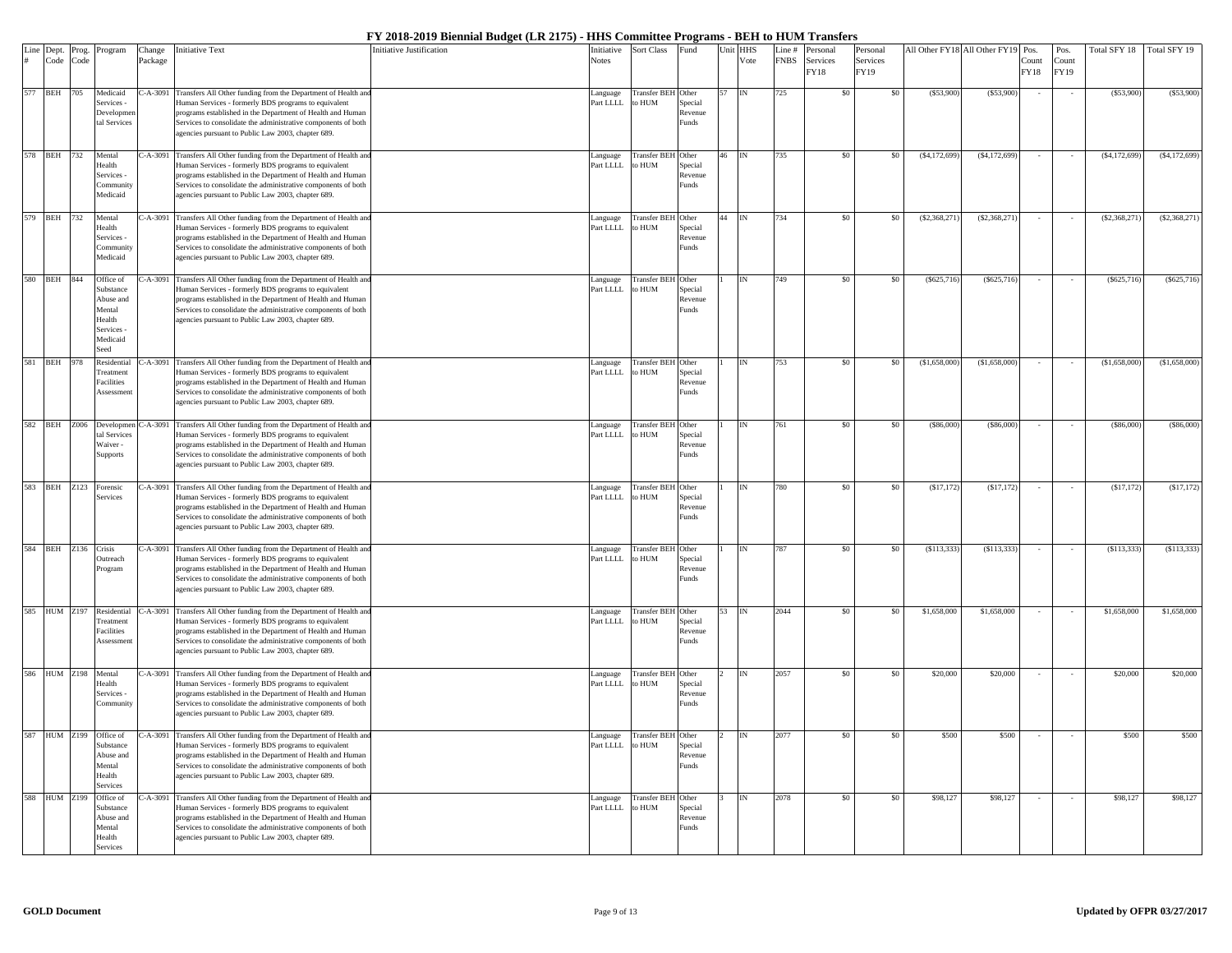| Line<br># | Dept.<br>Code        | Prog.<br>Code | Program                                                                        | Change<br>Package | Initiative Text                                                                                                                                                                                                                                                                                                     | Initiative Justification | Initiative<br>Notes   | Sort Class                          | Fund                                             | Jnit | HHS<br>Vote | Line #<br><b>FNBS</b> | Personal<br>Services<br>FY18 | Personal<br>Services<br>FY19 |              | All Other FY18 All Other FY19 Pos. | Count<br>FY18 | Pos.<br>Count<br>FY19 | Total SFY 18 | Total SFY 19               |
|-----------|----------------------|---------------|--------------------------------------------------------------------------------|-------------------|---------------------------------------------------------------------------------------------------------------------------------------------------------------------------------------------------------------------------------------------------------------------------------------------------------------------|--------------------------|-----------------------|-------------------------------------|--------------------------------------------------|------|-------------|-----------------------|------------------------------|------------------------------|--------------|------------------------------------|---------------|-----------------------|--------------|----------------------------|
|           | 589 HUM Z199         |               | Office of<br>Substance<br>Abuse and<br>Mental<br>Health<br>Services            | C-A-3091          | Transfers All Other funding from the Department of Health and<br>Human Services - formerly BDS programs to equivalent<br>programs established in the Department of Health and Human<br>Services to consolidate the administrative components of both<br>agencies pursuant to Public Law 2003, chapter 689.          |                          | Language<br>Part LLLL | <b>Transfer BEH</b><br>o HUM        | Other<br>Special<br>Revenue<br>Funds             |      |             | 2076                  | \$0                          | \$0                          | \$525,902    | \$525,902                          |               |                       | \$525,902    | \$525,902                  |
| 590       | <b>HUM Z201</b>      |               | Mental<br>Health<br>Services -<br>Communit<br>Medicaid                         |                   | C-A-3091 Transfers All Other funding from the Department of Health and<br>Human Services - formerly BDS programs to equivalent<br>programs established in the Department of Health and Human<br>Services to consolidate the administrative components of both<br>agencies pursuant to Public Law 2003, chapter 689. |                          | Language<br>Part LLLL | Transfer BEI<br>MUH o:              | Other<br>Special<br>Revenue<br>Funds             |      |             | 2089                  | \$0                          | \$0                          | \$2,368,271  | \$2,368,27                         |               |                       | \$2,368,271  | \$2,368,271                |
| 591       | <b>HUM Z201</b>      |               | Mental<br>Health<br>Services -<br>Community<br>Medicaid                        | C-A-3091          | Transfers All Other funding from the Department of Health and<br>Human Services - formerly BDS programs to equivalent<br>programs established in the Department of Health and Human<br>Services to consolidate the administrative components of both<br>agencies pursuant to Public Law 2003, chapter 689.          |                          | Language<br>Part LLLL | <b>Transfer BEH</b><br>o HUM        | Other<br>Special<br>Revenue<br>Funds             |      | IN          | 2088                  | \$0                          | \$0                          | \$4,172,699  | \$4,172,699                        |               |                       | \$4,172,699  | \$4,172,699                |
|           | 592 HUM Z202         |               | Office of<br>Substance<br>Abuse &<br>Mental<br>Health Srv-<br>Medicaid<br>Seed |                   | C-A-3091 Transfers All Other funding from the Department of Health and<br>Human Services - formerly BDS programs to equivalent<br>programs established in the Department of Health and Human<br>Services to consolidate the administrative components of both<br>agencies pursuant to Public Law 2003, chapter 689. |                          | anguage<br>Part LLLL  | <b>Transfer BEH</b><br>o HUM        | Other<br>Special<br>Revenue<br>Funds             |      |             | 2092                  | \$0                          | \$0                          | \$625,716    | \$625,716                          |               |                       | \$625,716    | \$625,716                  |
| 593       | HUM Z203             |               | Forensic<br>Services                                                           |                   | C-A-3091 Transfers All Other funding from the Department of Health and<br>Human Services - formerly BDS programs to equivalent<br>programs established in the Department of Health and Human<br>Services to consolidate the administrative components of both<br>agencies pursuant to Public Law 2003, chapter 689. |                          | Language<br>Part LLLL | Transfer BEH<br>o HUM               | Other<br>Special<br>Revenue<br>unds <sup>3</sup> |      |             | 2098                  | \$0                          | \$0                          | \$17,172     | \$17,172                           |               |                       | \$17,172     | \$17,172                   |
| 594       | <b>HUM Z208</b>      |               | Developmen<br>tal Services<br>Community                                        |                   | C-A-3091 Transfers All Other funding from the Department of Health and<br>Human Services - formerly BDS programs to equivalent<br>programs established in the Department of Health and Human<br>Services to consolidate the administrative components of both<br>agencies pursuant to Public Law 2003, chapter 689. |                          | anguage<br>Part LLLL  | <b>Transfer BEH</b><br>o HUM        | Other<br>Special<br>Revenue<br>Funds             |      |             | 2125                  | \$0                          | \$0                          | \$400,747    | \$400,747                          |               |                       | \$400,747    | \$400,747                  |
| 595       | <b>HUM Z210</b>      |               | Medicaid<br>Services -<br>Developme<br>tal Services                            | $C-A-3091$        | Transfers All Other funding from the Department of Health and<br>Human Services - formerly BDS programs to equivalent<br>programs established in the Department of Health and Human<br>Services to consolidate the administrative components of both<br>agencies pursuant to Public Law 2003, chapter 689.          |                          | Language<br>Part LLLL | Transfer BEH<br>o HUM               | Other<br>Special<br>Revenue<br>Funds             |      |             | 2133                  | \$0                          | \$0                          | \$53,900     | \$53,900                           | $\sim$        | $\sim$                | \$53,900     | \$53,900                   |
| 596       | HUM Z210             |               | Medicaid<br>Services -<br>Developme<br>tal Services                            |                   | C-A-3091 Transfers All Other funding from the Department of Health and<br>Human Services - formerly BDS programs to equivalent<br>programs established in the Department of Health and Human<br>Services to consolidate the administrative components of both<br>agencies pursuant to Public Law 2003, chapter 689. |                          | Language<br>Part LLLL | <b>Transfer BEH</b><br>o HUM        | Other<br>Special<br>Revenue<br>unds <sup>3</sup> |      |             | 2131                  | \$0                          | \$0                          | \$582,286    | \$582,286                          |               |                       | \$582,286    | \$582,286                  |
| 597       | HUM Z210             |               | Medicaid<br>Services -<br>Developme<br>tal Services                            |                   | C-A-3091 Transfers All Other funding from the Department of Health and<br>Human Services - formerly BDS programs to equivalent<br>programs established in the Department of Health and Human<br>Services to consolidate the administrative components of both<br>agencies pursuant to Public Law 2003, chapter 689. |                          | anguage<br>Part LLLL  | <b>Transfer BEH</b><br>o HUM        | Other<br>Special<br>Revenue<br>Funds             |      | IN          | 2132                  | \$0                          | \$0                          | \$17,849,509 | \$17,849,509                       |               |                       | \$17,849,509 | \$17,849,509               |
| 598       | <b>HUM</b> Z212      |               | Developmen<br>tal Services<br>Waiver-<br>Supports                              | $-.A-3091$        | Transfers All Other funding from the Department of Health and<br>Human Services - formerly BDS programs to equivalent<br>programs established in the Department of Health and Human<br>Services to consolidate the administrative components of both<br>agencies pursuant to Public Law 2003, chapter 689.          |                          | Language<br>Part LLLL | ransfer BEH<br>o HUM                | Other<br>Special<br>Revenue<br>Funds             |      |             | 2139                  | \$0                          | \$0                          | \$86,000     | \$86,000                           |               |                       | \$86,000     | \$86,000                   |
| 599       | HUM Z216 Crisis      |               | Outreach<br>Program                                                            |                   | C-A-3091 Transfers All Other funding from the Department of Health and<br>Human Services - formerly BDS programs to equivalent<br>programs established in the Department of Health and Human<br>Services to consolidate the administrative components of both<br>agencies pursuant to Public Law 2003, chapter 689. |                          | Language<br>Part LLLL | <b>Transfer BEH</b> Other<br>to HUM | Special<br>Revenue<br>unds <sup>3</sup>          |      |             | 2160                  | \$0                          | \$0                          | \$113,333    | \$113,333                          |               |                       | \$113,333    | \$113,333                  |
|           | 600 HUM Z219         |               | Riverview<br><b>Psychiatric</b><br>Center                                      |                   | C-A-3091 Transfers All Other funding from the Department of Health and<br>Human Services - formerly BDS programs to equivalent<br>programs established in the Department of Health and Human<br>Services to consolidate the administrative components of both<br>agencies pursuant to Public Law 2003, chapter 689. |                          | Language<br>Part LLLL | <b>Transfer BEH</b><br>o HUM        | Other<br>Special<br>Revenue<br>Funds             |      | IN          | 2171                  | \$0                          | \$0                          | \$500        | \$500                              |               |                       | \$500        | \$500                      |
|           | 601 HUM Z219         |               | Riverview<br>Psychiatric<br>Center                                             |                   | C-A-3091 Transfers All Other funding from the Department of Health and<br>Human Services - formerly BDS programs to equivalent<br>programs established in the Department of Health and Human<br>Services to consolidate the administrative components of both<br>agencies pursuant to Public Law 2003, chapter 689. |                          | Language<br>Part LLLL | <b>Transfer BEH</b><br>to HUM       | Other<br>Special<br>Revenue<br>Funds             |      | IN          | 2173                  | \$0                          | \$0                          | \$1,048      | \$1,048                            | $\sim$        | $\sim$                | \$1,048      | \$1,048                    |
|           | <b>GOLD Document</b> |               |                                                                                |                   |                                                                                                                                                                                                                                                                                                                     |                          | Page 10 of 13         |                                     |                                                  |      |             |                       |                              |                              |              |                                    |               |                       |              | Updated by OFPR 03/27/2017 |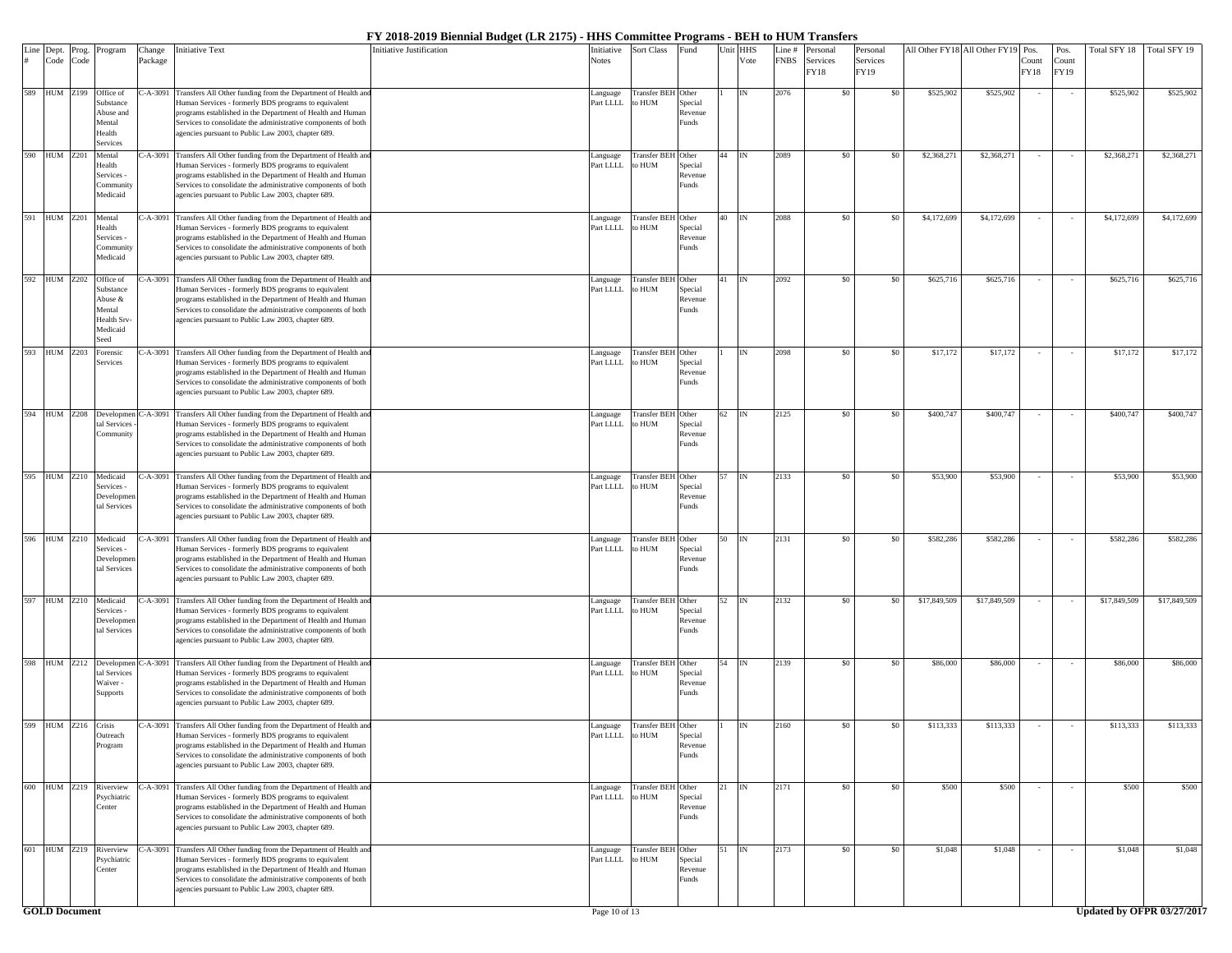|     | Line Dept.      | Prog. | Program                | Change    | <b>Initiative Text</b>                                                                                                         | Initiative Justification | Initiative            | <b>Sort Class</b>                 | Fund                  |    | Unit HHS                  | Line #      | Personal | Personal |                | All Other FY18 All Other FY19 | Pos.   | Pos.   | Total SFY 18 Total SFY 19 |                 |
|-----|-----------------|-------|------------------------|-----------|--------------------------------------------------------------------------------------------------------------------------------|--------------------------|-----------------------|-----------------------------------|-----------------------|----|---------------------------|-------------|----------|----------|----------------|-------------------------------|--------|--------|---------------------------|-----------------|
|     | Code            | Code  |                        | Package   |                                                                                                                                |                          | Notes                 |                                   |                       |    | Vote                      | <b>FNBS</b> | Services | Services |                |                               | Count  | Count  |                           |                 |
|     |                 |       |                        |           |                                                                                                                                |                          |                       |                                   |                       |    |                           |             | FY18     | FY19     |                |                               | FY18   | FY19   |                           |                 |
|     | 602 HUM Z219    |       | Riverview              |           | C-A-3091 Transfers All Other funding from the Department of Health an                                                          |                          |                       | Transfer BEH Other                |                       | 20 | <b>IN</b>                 | 2170        | \$0      | \$0      | \$230,653      | \$230,653                     |        |        | \$230,653                 | \$230,653       |
|     |                 |       | Psychiatric            |           | Human Services - formerly BDS programs to equivalent                                                                           |                          | anguage<br>Part LLLL  | to HUM                            | Special               |    |                           |             |          |          |                |                               |        |        |                           |                 |
|     |                 |       | Center                 |           | programs established in the Department of Health and Human                                                                     |                          |                       |                                   | Revenue               |    |                           |             |          |          |                |                               |        |        |                           |                 |
|     |                 |       |                        |           | Services to consolidate the administrative components of both                                                                  |                          |                       |                                   | Funds                 |    |                           |             |          |          |                |                               |        |        |                           |                 |
|     |                 |       |                        |           | agencies pursuant to Public Law 2003, chapter 689.                                                                             |                          |                       |                                   |                       |    |                           |             |          |          |                |                               |        |        |                           |                 |
| 603 | <b>HUM</b> Z219 |       | Riverview              |           | C-A-3091 Transfers All Other funding from the Department of Health and                                                         |                          | anguage               | Transfer BEH Other                |                       | 22 |                           | 2172        | \$0      | -\$0     | \$920,308      | \$920,308                     |        |        | \$920,308                 | \$920,308       |
|     |                 |       | Psychiatric            |           | Human Services - formerly BDS programs to equivalent                                                                           |                          | Part LLLL             | to HUM                            | Special               |    |                           |             |          |          |                |                               |        |        |                           |                 |
|     |                 |       | Center                 |           | programs established in the Department of Health and Human                                                                     |                          |                       |                                   | Revenue               |    |                           |             |          |          |                |                               |        |        |                           |                 |
|     |                 |       |                        |           | Services to consolidate the administrative components of both                                                                  |                          |                       |                                   | Funds                 |    |                           |             |          |          |                |                               |        |        |                           |                 |
|     |                 |       |                        |           | agencies pursuant to Public Law 2003, chapter 689.                                                                             |                          |                       |                                   |                       |    |                           |             |          |          |                |                               |        |        |                           |                 |
| 604 | HUM Z222        |       | Dorothea               |           | C-A-3091 Transfers All Other funding from the Department of Health an                                                          |                          | anguage               | <b>Transfer BEH</b>               | Other                 | 58 | IN                        | 2183        | \$0      | \$0      | \$26,202       | \$26,202                      |        | $\sim$ | \$26,202                  | \$26,202        |
|     |                 |       | Dix                    |           | Human Services - formerly BDS programs to equivalent                                                                           |                          | Part LLLL             | o HUM                             | Special               |    |                           |             |          |          |                |                               |        |        |                           |                 |
|     |                 |       | Psychiatric<br>Center  |           | programs established in the Department of Health and Human<br>Services to consolidate the administrative components of both    |                          |                       |                                   | Revenue<br>unds?      |    |                           |             |          |          |                |                               |        |        |                           |                 |
|     |                 |       |                        |           | agencies pursuant to Public Law 2003, chapter 689.                                                                             |                          |                       |                                   |                       |    |                           |             |          |          |                |                               |        |        |                           |                 |
|     |                 |       |                        |           |                                                                                                                                |                          |                       |                                   |                       |    |                           |             |          |          |                |                               |        |        |                           |                 |
|     | 605 HUM Z222    |       | Dorothea               |           | C-A-3091 Transfers All Other funding from the Department of Health an                                                          |                          | anguage               | Transfer BEH Other                |                       | 25 | IN                        | 2181        | \$0      | \$0      | \$742,552      | \$742,552                     |        |        | \$742,552                 | \$742,552       |
|     |                 |       | Dix                    |           | Human Services - formerly BDS programs to equivalent                                                                           |                          | Part LLLL             | to HUM                            | Special               |    |                           |             |          |          |                |                               |        |        |                           |                 |
|     |                 |       | Psychiatric<br>Center  |           | programs established in the Department of Health and Human<br>Services to consolidate the administrative components of both    |                          |                       |                                   | Revenue<br>Funds      |    |                           |             |          |          |                |                               |        |        |                           |                 |
|     |                 |       |                        |           | agencies pursuant to Public Law 2003, chapter 689.                                                                             |                          |                       |                                   |                       |    |                           |             |          |          |                |                               |        |        |                           |                 |
|     |                 |       |                        |           |                                                                                                                                |                          |                       |                                   |                       |    |                           |             |          |          |                |                               |        |        |                           |                 |
| 606 | HUM Z222        |       | Dorothea               |           | C-A-3091 Transfers All Other funding from the Department of Health and                                                         |                          | anguage               | Transfer BEH Other                |                       | 26 |                           | 2182        | \$0      | -\$0     | \$1,935,826    | \$1,935,826                   |        |        | \$1,935,826               | \$1,935,826     |
|     |                 |       | Dix<br>Psychiatric     |           | Human Services - formerly BDS programs to equivalent<br>programs established in the Department of Health and Human             |                          | Part LLLL             | to HUM                            | Special<br>Revenue    |    |                           |             |          |          |                |                               |        |        |                           |                 |
|     |                 |       | Center                 |           | Services to consolidate the administrative components of both                                                                  |                          |                       |                                   | Funds                 |    |                           |             |          |          |                |                               |        |        |                           |                 |
|     |                 |       |                        |           | agencies pursuant to Public Law 2003, chapter 689.                                                                             |                          |                       |                                   |                       |    |                           |             |          |          |                |                               |        |        |                           |                 |
|     |                 |       |                        |           |                                                                                                                                |                          |                       |                                   |                       |    |                           |             |          |          |                |                               |        |        |                           |                 |
| 607 | BEH 679         |       | Office of<br>Substance | $-A-3091$ | Transfers All Other funding from the Department of Health an<br>Human Services - formerly BDS programs to equivalent           |                          | Language<br>Part LLLL | Transfer BEH Fund for<br>o HUM    | Healthy               |    | <b>IN</b>                 | 712         | \$0      | -80      | (S1, 848, 306) | \$1,848,306                   |        |        | (\$1,848,306)             | \$1,848,306     |
|     |                 |       | Abuse and              |           | programs established in the Department of Health and Human                                                                     |                          |                       |                                   | Maine                 |    |                           |             |          |          |                |                               |        |        |                           |                 |
|     |                 |       | Mental                 |           | Services to consolidate the administrative components of both                                                                  |                          |                       |                                   |                       |    |                           |             |          |          |                |                               |        |        |                           |                 |
|     |                 |       | Health                 |           | agencies pursuant to Public Law 2003, chapter 689.                                                                             |                          |                       |                                   |                       |    |                           |             |          |          |                |                               |        |        |                           |                 |
|     | 608 BEH 844     |       | Services<br>Office of  |           | C-A-3091 Transfers All Other funding from the Department of Health an                                                          |                          |                       | Transfer BEH Fund for a           |                       |    | <b>IN</b>                 | 750         | \$0      | \$0      | (S1, 306, 059) | (S1, 306, 059)                |        |        | (\$1,306,059)             | (\$1,306,059)   |
|     |                 |       | Substance              |           | Human Services - formerly BDS programs to equivalent                                                                           |                          | anguage<br>Part LLLL  | to HUM                            | Healthy               |    |                           |             |          |          |                |                               |        |        |                           |                 |
|     |                 |       | Abuse and              |           | programs established in the Department of Health and Human                                                                     |                          |                       |                                   | Maine                 |    |                           |             |          |          |                |                               |        |        |                           |                 |
|     |                 |       | Mental                 |           | Services to consolidate the administrative components of both                                                                  |                          |                       |                                   |                       |    |                           |             |          |          |                |                               |        |        |                           |                 |
|     |                 |       | Health<br>Services -   |           | agencies pursuant to Public Law 2003, chapter 689.                                                                             |                          |                       |                                   |                       |    |                           |             |          |          |                |                               |        |        |                           |                 |
|     |                 |       | Medicaid               |           |                                                                                                                                |                          |                       |                                   |                       |    |                           |             |          |          |                |                               |        |        |                           |                 |
|     |                 |       | Seed                   |           |                                                                                                                                |                          |                       |                                   |                       |    |                           |             |          |          |                |                               |        |        |                           |                 |
|     | 609 HUM Z199    |       | Office of              |           | C-A-3091 Transfers All Other funding from the Department of Health and                                                         |                          | Language              | Transfer BEH Fund for a           |                       |    | <b>IN</b>                 | 2080        | \$0      | -80      | \$1,848,306    | \$1,848,306                   |        |        | \$1,848,306               | \$1,848,306     |
|     |                 |       | Substance<br>Abuse and |           | Human Services - formerly BDS programs to equivalent<br>programs established in the Department of Health and Human             |                          | Part LLLL             | to HUM                            | Healthy<br>Maine      |    |                           |             |          |          |                |                               |        |        |                           |                 |
|     |                 |       | Mental                 |           | Services to consolidate the administrative components of both                                                                  |                          |                       |                                   |                       |    |                           |             |          |          |                |                               |        |        |                           |                 |
|     |                 |       | Health                 |           | agencies pursuant to Public Law 2003, chapter 689.                                                                             |                          |                       |                                   |                       |    |                           |             |          |          |                |                               |        |        |                           |                 |
|     |                 |       | Services               |           |                                                                                                                                |                          |                       |                                   |                       |    |                           |             |          |          |                |                               |        |        |                           |                 |
|     | 610 HUM Z202    |       | Office of<br>Substance |           | C-A-3091 Transfers All Other funding from the Department of Health and<br>Human Services - formerly BDS programs to equivalent |                          | anguage<br>Part LLLL  | Transfer BEH Fund for a<br>to HUM | Healthy               |    |                           | 2093        | \$0      | \$0      | \$1,306,059    | \$1,306,059                   |        |        | \$1,306,059               | \$1,306,059     |
|     |                 |       | Abuse &                |           | programs established in the Department of Health and Human                                                                     |                          |                       |                                   | Maine                 |    |                           |             |          |          |                |                               |        |        |                           |                 |
|     |                 |       | Mental                 |           | Services to consolidate the administrative components of both                                                                  |                          |                       |                                   |                       |    |                           |             |          |          |                |                               |        |        |                           |                 |
|     |                 |       | Health Srv<br>Medicaid |           | agencies pursuant to Public Law 2003, chapter 689.                                                                             |                          |                       |                                   |                       |    |                           |             |          |          |                |                               |        |        |                           |                 |
|     |                 |       | Seed                   |           |                                                                                                                                |                          |                       |                                   |                       |    |                           |             |          |          |                |                               |        |        |                           |                 |
|     | 611 BEH 121     |       | Mental                 |           | C-A-3091 Transfers All Other funding from the Department of Health an                                                          |                          | anguage               | Transfer BEH Federal              |                       | 40 | <b>IN</b>                 | 672         | \$0      | \$0      | (\$10,977,731) | (\$10,977,731)                |        |        | (\$10,977,731)            | (S10, 977, 731) |
|     |                 |       | Health                 |           | Human Services - formerly BDS programs to equivalent                                                                           |                          | Part LLLL             | o HUM                             | Expenditur            |    |                           |             |          |          |                |                               |        |        |                           |                 |
|     |                 |       | <b>Services</b>        |           | programs established in the Department of Health and Human                                                                     |                          |                       |                                   | s Fund                |    |                           |             |          |          |                |                               |        |        |                           |                 |
|     |                 |       | Communit               |           | Services to consolidate the administrative components of both<br>agencies pursuant to Public Law 2003, chapter 689.            |                          |                       |                                   |                       |    |                           |             |          |          |                |                               |        |        |                           |                 |
|     |                 |       |                        |           |                                                                                                                                |                          |                       |                                   |                       |    |                           |             |          |          |                |                               |        |        |                           |                 |
|     | 612 BEH 122     |       |                        |           | Developmen C-A-3091 Transfers All Other funding from the Department of Health and                                              |                          | anguage               | Transfer BEH Federal              |                       | 61 | $\mathbb{I}^{\mathbb{N}}$ | 681         | \$0      | \$0      | (S50,000)      | (\$50,000)                    |        |        | (\$50,000)                | (\$50,000)      |
|     |                 |       | tal Services           |           | Human Services - formerly BDS programs to equivalent                                                                           |                          | Part LLLL             | to HUM                            | Expenditure           |    |                           |             |          |          |                |                               |        |        |                           |                 |
|     |                 |       | Community              |           | programs established in the Department of Health and Human<br>Services to consolidate the administrative components of both    |                          |                       |                                   | s Fund                |    |                           |             |          |          |                |                               |        |        |                           |                 |
|     |                 |       |                        |           | agencies pursuant to Public Law 2003, chapter 689.                                                                             |                          |                       |                                   |                       |    |                           |             |          |          |                |                               |        |        |                           |                 |
|     |                 |       |                        |           |                                                                                                                                |                          |                       |                                   |                       |    |                           |             |          |          |                |                               |        |        |                           |                 |
|     | 613 BEH 136     |       | Mental                 |           | C-A-3091 Transfers All Other funding from the Department of Health an                                                          |                          | Language              | <b>Transfer BEH Federal</b>       |                       | 47 | IN                        | 689         | \$0      | \$0      | (\$2,844,755)  | (S2, 844, 755)                | $\sim$ |        | (\$2,844,755)             | (\$2,844,755)   |
|     |                 |       | Health<br>Services -   |           | Human Services - formerly BDS programs to equivalent<br>programs established in the Department of Health and Human             |                          | Part LLLL             | to HUM                            | Expenditure<br>s Fund |    |                           |             |          |          |                |                               |        |        |                           |                 |
|     |                 |       | Children               |           | Services to consolidate the administrative components of both                                                                  |                          |                       |                                   |                       |    |                           |             |          |          |                |                               |        |        |                           |                 |
|     |                 |       |                        |           | agencies pursuant to Public Law 2003, chapter 689.                                                                             |                          |                       |                                   |                       |    |                           |             |          |          |                |                               |        |        |                           |                 |
|     |                 |       |                        |           |                                                                                                                                |                          |                       |                                   |                       |    |                           |             |          |          |                |                               |        |        |                           |                 |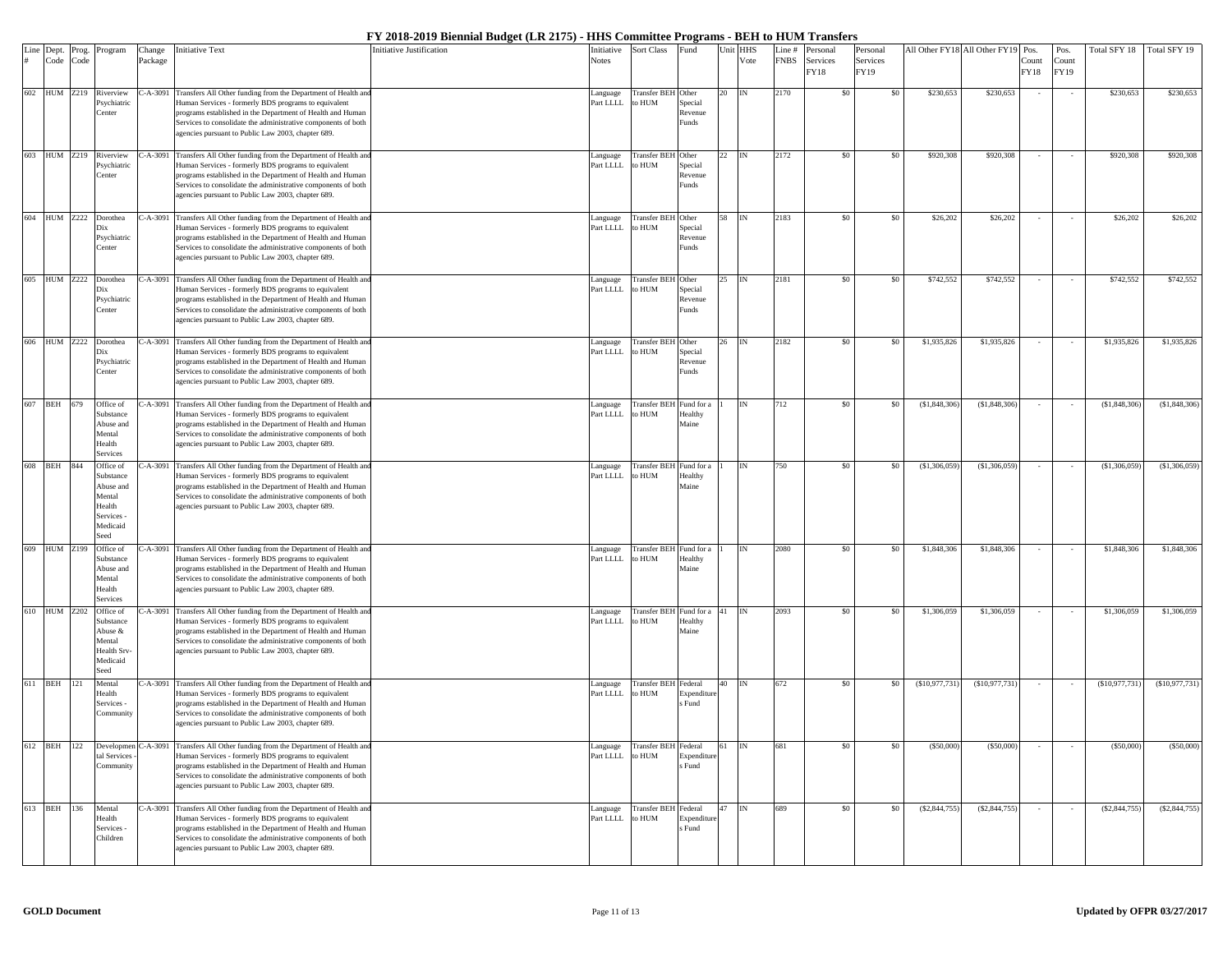|     | Line Dept.<br># Code | Prog. | Program                    | Change     | Initiative Text                                                                                                               | Initiative Justification | Initiative            | Sort Class                           | Fund                       | Unit | <b>HHS</b> | Line#       | Personal         | Personal         |                | All Other FY18 All Other FY19 | Pos.          | Pos.          | Total SFY 18   | Total SFY 19  |
|-----|----------------------|-------|----------------------------|------------|-------------------------------------------------------------------------------------------------------------------------------|--------------------------|-----------------------|--------------------------------------|----------------------------|------|------------|-------------|------------------|------------------|----------------|-------------------------------|---------------|---------------|----------------|---------------|
|     |                      | Code  |                            | Package    |                                                                                                                               |                          | Notes                 |                                      |                            |      | Vote       | <b>FNBS</b> | Services<br>FY18 | Services<br>FY19 |                |                               | Count<br>FY18 | Count<br>FY19 |                |               |
|     |                      |       |                            |            |                                                                                                                               |                          |                       |                                      |                            |      |            |             |                  |                  |                |                               |               |               |                |               |
|     | 614 BEH 679          |       | Office of<br>Substance     | $C-A-3091$ | Transfers All Other funding from the Department of Health an                                                                  |                          | Language<br>Part LLLL | Transfer BEH Federal<br>to HUM       |                            |      |            | 706         | \$0              | \$0              | (S2,890,780)   | (S2, 890, 780)                |               |               | (S2,890,780)   | (\$2,890,780) |
|     |                      |       | Abuse and                  |            | Human Services - formerly BDS programs to equivalent<br>programs established in the Department of Health and Human            |                          |                       |                                      | Expenditur<br>s Fund       |      |            |             |                  |                  |                |                               |               |               |                |               |
|     |                      |       | Mental                     |            | Services to consolidate the administrative components of both                                                                 |                          |                       |                                      |                            |      |            |             |                  |                  |                |                               |               |               |                |               |
|     |                      |       | Health<br>Services         |            | agencies pursuant to Public Law 2003, chapter 689.                                                                            |                          |                       |                                      |                            |      |            |             |                  |                  |                |                               |               |               |                |               |
| 615 | <b>BEH</b>           | 679   | Office of                  | C-A-3091   | Transfers All Other funding from the Department of Health and                                                                 |                          | Language              | Transfer BEH Federal                 |                            |      |            | 707         | \$0              | \$0              | (S6,708)       | (S6, 708)                     |               |               | (S6,708)       | (S6,708)      |
|     |                      |       | Substance<br>Abuse and     |            | Human Services - formerly BDS programs to equivalent<br>programs established in the Department of Health and Human            |                          | Part LLLL             | to HUM                               | Expenditur<br>s Fund       |      |            |             |                  |                  |                |                               |               |               |                |               |
|     |                      |       | Mental                     |            | Services to consolidate the administrative components of both                                                                 |                          |                       |                                      |                            |      |            |             |                  |                  |                |                               |               |               |                |               |
|     |                      |       | Health<br>Services         |            | agencies pursuant to Public Law 2003, chapter 689.                                                                            |                          |                       |                                      |                            |      |            |             |                  |                  |                |                               |               |               |                |               |
| 616 | <b>BEH</b>           | Z041  | <b>Brain Injury</b>        | $C-A-3091$ | Transfers All Other funding from the Department of Health an                                                                  |                          | Language              | Transfer BEH Federal                 |                            |      | <b>IN</b>  | 767         | \$0              | \$0              | (\$150,000     | (S150,000)                    |               |               | (S150,000)     | (\$150,000    |
|     |                      |       |                            |            | Human Services - formerly BDS programs to equivalent                                                                          |                          | Part LLLL             | o HUM                                | Expendit                   |      |            |             |                  |                  |                |                               |               |               |                |               |
|     |                      |       |                            |            | programs established in the Department of Health and Human<br>Services to consolidate the administrative components of both   |                          |                       |                                      | s Fund                     |      |            |             |                  |                  |                |                               |               |               |                |               |
|     |                      |       |                            |            | agencies pursuant to Public Law 2003, chapter 689.                                                                            |                          |                       |                                      |                            |      |            |             |                  |                  |                |                               |               |               |                |               |
|     | 617 HUM Z198         |       | Mental                     |            | C-A-3091 Transfers All Other funding from the Department of Health an                                                         |                          | Language              | Transfer BEH Federal                 |                            | 40   | <b>IN</b>  | 2056        | \$0              | \$0              | \$10,977,731   | \$10,977,731                  |               |               | \$10,977,731   | \$10,977,731  |
|     |                      |       | <b>Iealth</b>              |            | Human Services - formerly BDS programs to equivalent                                                                          |                          | Part LLLL             | o HUM                                | Expenditu                  |      |            |             |                  |                  |                |                               |               |               |                |               |
|     |                      |       | Services -<br>Community    |            | programs established in the Department of Health and Human<br>Services to consolidate the administrative components of both   |                          |                       |                                      | s Fund                     |      |            |             |                  |                  |                |                               |               |               |                |               |
|     |                      |       |                            |            | agencies pursuant to Public Law 2003, chapter 689.                                                                            |                          |                       |                                      |                            |      |            |             |                  |                  |                |                               |               |               |                |               |
| 618 |                      |       |                            |            |                                                                                                                               |                          |                       |                                      |                            |      |            |             |                  | \$0              |                |                               |               |               |                |               |
|     | HUM Z199             |       | Office of<br>Substance     | C-A-3091   | Transfers All Other funding from the Department of Health and<br>Human Services - formerly BDS programs to equivalent         |                          | Language<br>Part LLLL | Transfer BEH Federal<br>to HUM       | Expenditur                 |      |            | 2075        | \$0              |                  | \$6,708        | \$6,708                       |               |               | \$6,708        | \$6,708       |
|     |                      |       | Abuse and<br>Mental        |            | programs established in the Department of Health and Human                                                                    |                          |                       |                                      | s Fund                     |      |            |             |                  |                  |                |                               |               |               |                |               |
|     |                      |       | Health                     |            | Services to consolidate the administrative components of both<br>agencies pursuant to Public Law 2003, chapter 689.           |                          |                       |                                      |                            |      |            |             |                  |                  |                |                               |               |               |                |               |
|     |                      |       | Services                   |            |                                                                                                                               |                          |                       |                                      |                            |      |            |             |                  |                  |                |                               |               |               |                |               |
| 619 | <b>HUM</b> Z199      |       | Office of<br>Substance     | $C-A-3091$ | Transfers All Other funding from the Department of Health an<br>Human Services - formerly BDS programs to equivalent          |                          | Language<br>Part LLLL | <b>Transfer BEH</b> Federal<br>o HUM | Expenditi                  |      |            | 2074        | \$0              | \$0              | \$2,890,780    | \$2,890,780                   |               |               | \$2,890,780    | \$2,890,780   |
|     |                      |       | Abuse and                  |            | programs established in the Department of Health and Human                                                                    |                          |                       |                                      | Fund                       |      |            |             |                  |                  |                |                               |               |               |                |               |
|     |                      |       | Mental<br>Health           |            | Services to consolidate the administrative components of both<br>agencies pursuant to Public Law 2003, chapter 689.           |                          |                       |                                      |                            |      |            |             |                  |                  |                |                               |               |               |                |               |
|     |                      |       | Services                   |            |                                                                                                                               |                          |                       |                                      |                            |      |            |             |                  |                  |                |                               |               |               |                |               |
|     | 620 HUM Z206         |       | Mental<br>Health           |            | C-A-3091 Transfers All Other funding from the Department of Health an<br>Human Services - formerly BDS programs to equivalent |                          | Language<br>Part LLLL | Transfer BEH Federal<br>o HUM        | Expenditu                  | 47   |            | 2112        | \$0              | \$0              | \$2,844,755    | \$2,844,755                   |               |               | \$2,844,755    | \$2,844,755   |
|     |                      |       | Services -                 |            | programs established in the Department of Health and Human                                                                    |                          |                       |                                      | s Fund                     |      |            |             |                  |                  |                |                               |               |               |                |               |
|     |                      |       | Children                   |            | Services to consolidate the administrative components of both<br>agencies pursuant to Public Law 2003, chapter 689.           |                          |                       |                                      |                            |      |            |             |                  |                  |                |                               |               |               |                |               |
|     |                      |       |                            |            |                                                                                                                               |                          |                       |                                      |                            |      |            |             |                  |                  |                |                               |               |               |                |               |
| 621 | <b>HUM Z208</b>      |       | Developmen<br>tal Services | C-A-3091   | Transfers All Other funding from the Department of Health an<br>Human Services - formerly BDS programs to equivalent          |                          | Language<br>Part LLLL | <b>Transfer BEH</b> Federal<br>o HUM |                            |      |            | 2124        | \$0              | \$0              | \$50,000       | \$50,000                      |               |               | \$50,000       | \$50,000      |
|     |                      |       | Community                  |            | programs established in the Department of Health and Human                                                                    |                          |                       |                                      | Expenditu<br>s Fund        |      |            |             |                  |                  |                |                               |               |               |                |               |
|     |                      |       |                            |            | Services to consolidate the administrative components of both                                                                 |                          |                       |                                      |                            |      |            |             |                  |                  |                |                               |               |               |                |               |
|     |                      |       |                            |            | agencies pursuant to Public Law 2003, chapter 689.                                                                            |                          |                       |                                      |                            |      |            |             |                  |                  |                |                               |               |               |                |               |
| 622 |                      |       | HUM Z213 Brain Injury      | $C-A-3091$ | Transfers All Other funding from the Department of Health an                                                                  |                          | Language              | Transfer BEH Federal                 |                            |      |            | 2148        | \$0              | \$0              | \$150,000      | \$150,000                     |               |               | \$150,000      | \$150,000     |
|     |                      |       |                            |            | Human Services - formerly BDS programs to equivalent<br>programs established in the Department of Health and Human            |                          | Part LLLL             | to HUM                               | Expenditu<br>Fund          |      |            |             |                  |                  |                |                               |               |               |                |               |
|     |                      |       |                            |            | Services to consolidate the administrative components of both                                                                 |                          |                       |                                      |                            |      |            |             |                  |                  |                |                               |               |               |                |               |
|     |                      |       |                            |            | agencies pursuant to Public Law 2003, chapter 689.                                                                            |                          |                       |                                      |                            |      |            |             |                  |                  |                |                               |               |               |                |               |
|     | 623 BEH 121          |       | Mental                     |            | C-A-3091 Transfers All Other funding from the Department of Health an                                                         |                          | anguage               | Transfer BEH Federal                 |                            | 92   | <b>IN</b>  | 674         | \$0              | \$0              | (\$960,388)    | (S960, 388)                   |               |               | (S960, 388)    | (\$960,388)   |
|     |                      |       | Health<br>Services -       |            | Human Services - formerly BDS programs to equivalent<br>programs established in the Department of Health and Human            |                          | Part LLLL             | to HUM                               | <b>Block Gran</b><br>Fund  |      |            |             |                  |                  |                |                               |               |               |                |               |
|     |                      |       | Community                  |            | Services to consolidate the administrative components of both                                                                 |                          |                       |                                      |                            |      |            |             |                  |                  |                |                               |               |               |                |               |
|     |                      |       |                            |            | agencies pursuant to Public Law 2003, chapter 689.                                                                            |                          |                       |                                      |                            |      |            |             |                  |                  |                |                               |               |               |                |               |
|     | 624 BEH              | 136   | Mental                     |            | C-A-3091 Transfers All Other funding from the Department of Health an                                                         |                          | Language              | <b>Transfer BEH</b> Federal          |                            |      | <b>IN</b>  | 690         | \$0              | \$0              | (\$960,388)    | (\$960,388)                   |               |               | (\$960,388)    | (\$960,388)   |
|     |                      |       | Health<br>Services -       |            | Human Services - formerly BDS programs to equivalent<br>programs established in the Department of Health and Human            |                          | Part LLLL             | MUH o:                               | <b>Block Grant</b><br>Fund |      |            |             |                  |                  |                |                               |               |               |                |               |
|     |                      |       | Children                   |            | Services to consolidate the administrative components of both                                                                 |                          |                       |                                      |                            |      |            |             |                  |                  |                |                               |               |               |                |               |
|     |                      |       |                            |            | agencies pursuant to Public Law 2003, chapter 689.                                                                            |                          |                       |                                      |                            |      |            |             |                  |                  |                |                               |               |               |                |               |
|     | 625 BEH              | 679   | Office of                  | $C-A-3091$ | Transfers All Other funding from the Department of Health and                                                                 |                          | Language              | <b>Transfer BEH</b> Federal          |                            |      | IN         | 711         | \$0              | \$0              | (S6, 574, 734) | (S6, 574, 734)                |               |               | (S6, 574, 734) | (\$6,574,734) |
|     |                      |       | Substance                  |            | Human Services - formerly BDS programs to equivalent                                                                          |                          | Part LLLL             | to HUM                               | <b>Block Gran</b>          |      |            |             |                  |                  |                |                               |               |               |                |               |
|     |                      |       | Abuse and<br>Mental        |            | programs established in the Department of Health and Human<br>Services to consolidate the administrative components of both   |                          |                       |                                      | ≀und                       |      |            |             |                  |                  |                |                               |               |               |                |               |
|     |                      |       | Health                     |            | agencies pursuant to Public Law 2003, chapter 689.                                                                            |                          |                       |                                      |                            |      |            |             |                  |                  |                |                               |               |               |                |               |
|     | 626 HUM Z198         |       | Services<br>Mental         |            | C-A-3091 Transfers All Other funding from the Department of Health and                                                        |                          | anguage               | Transfer BEH Federal                 |                            | 92   | IN         | 2058        | \$0              | \$0              | \$960,388      | \$960,388                     |               | $\sim$        | \$960,388      | \$960,388     |
|     |                      |       | Health                     |            | Human Services - formerly BDS programs to equivalent                                                                          |                          | Part LLLL             | to HUM                               | <b>Block Grant</b>         |      |            |             |                  |                  |                |                               |               |               |                |               |
|     |                      |       | Services -<br>Community    |            | programs established in the Department of Health and Human<br>Services to consolidate the administrative components of both   |                          |                       |                                      | Fund                       |      |            |             |                  |                  |                |                               |               |               |                |               |
|     |                      |       |                            |            | agencies pursuant to Public Law 2003, chapter 689.                                                                            |                          |                       |                                      |                            |      |            |             |                  |                  |                |                               |               |               |                |               |
|     |                      |       |                            |            |                                                                                                                               |                          |                       |                                      |                            |      |            |             |                  |                  |                |                               |               |               |                |               |